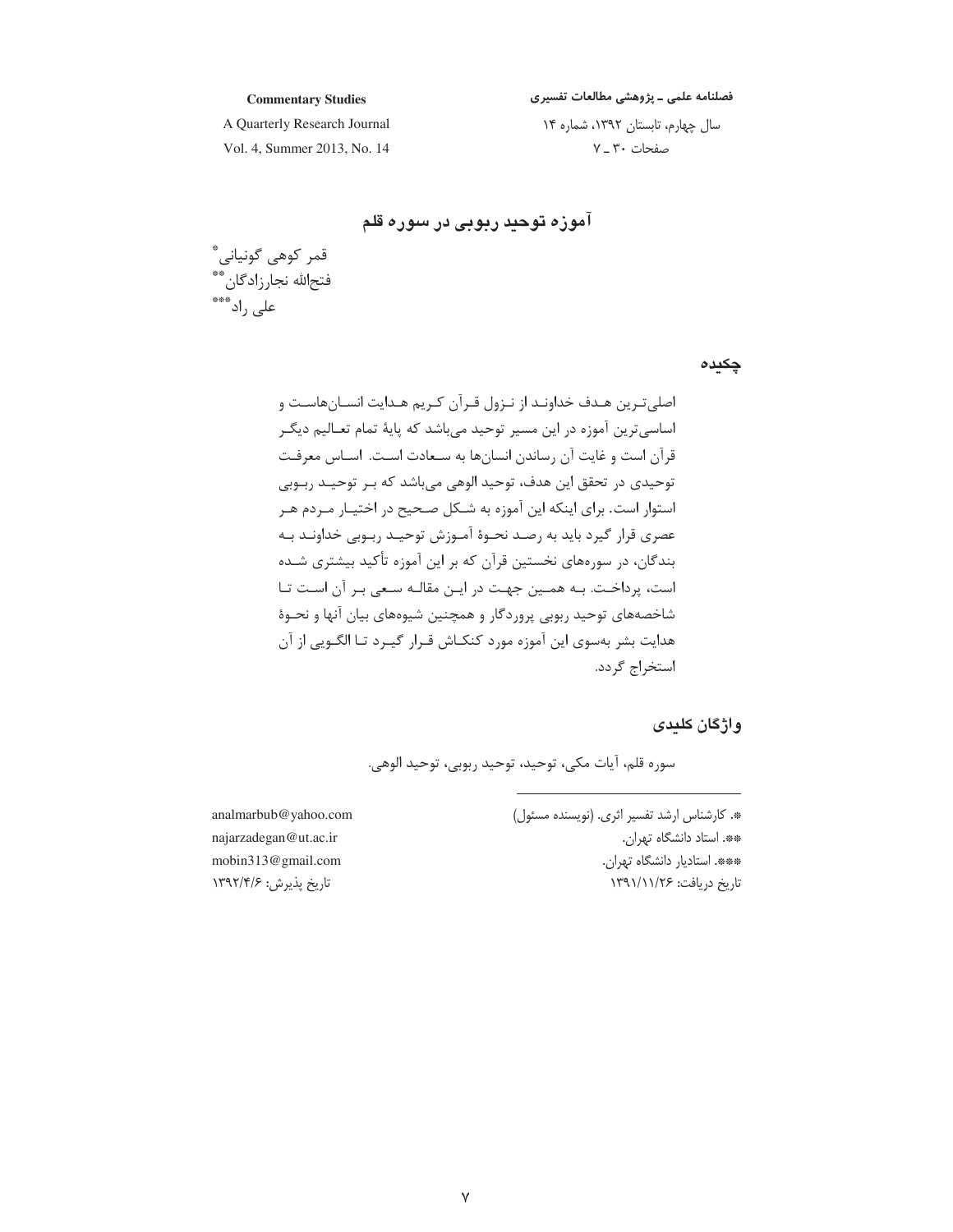#### طرح مسئله

محور بحث در سورههای نخستین قرآن، توحید ربوبی است. تمرکز آیات آغـازین بـر ایـن آمـوزه نشـانه اهمیت و ضرورت این باور در عهد نزول قرآن است، همچنین بررسی تاریخ و فضای نزول آیـات بیـانگر این حقیقت است که در اعتقاد به ربوبیت، انگارهها و پندارهای نادرستی رایج بوده است و قـراًن در یـک روند تاریخی آنها را تصحیح و در نهایت با تبیین مبـانی اصـیل توحیـد ایـن آمـوزه را در سـطح جامعـه نهادینه کرده است. این پژوهش بر آن است که با تکیه بر آیات قرآن بر اساس ترتیب نزول با محوریـت سوره قلم به كاوش درباره اين مسئله بپردازد كه حقيقت توحيد ربوبي با چه اوصافي تبيين شـده اسـت؟ تبیینی که مبتنی بر کاستی ها و اشکالات پندار مشرکین و بت پرستان عصر نزول پیرامون توحیـد ربـوبی است و همچنین شیوه برخورد قرآن با مخاطبانش در مواجهه با پندار آنان چگونه بوده است؟

# فضای نزول سوره قلم

سوره قلم شصت و هشتمین سوره در ترتیب مصحف است و با توجه به برخی روایات ترتیب نـزول از جمله ابن عباس (معرفت، ۱۴۱۵: ۱ / ۱۳۳) دومین سوره پس از «علق» نازل شده است.

این سوره به دنبال تهمتهای ناروایی که مشرکین به رسول خدا زده و او را مجنون خوانـده بودنـد، نازل شده است که در آن پیامبر را تسلی و دلداری میدهد، و به وعدههـای جمیـل و پاسـداری از خلـق عظیمش به او دلگرمی می بخشد، و آن جناب را به شدیدترین وجهی از اطاعـت مشـر کین و مداهنـه بـا آنان نهی نموده، امر اکید می کند که در برابر حکم پروردگارش صبر کند. (طباطبایی، ۱۴۱۷: ۱۹ / ۳۶۸)

## شاخصەھای توحید ربوبی

با توجه به نزول کلام وحی برای سعادت بشر و استواری معارف آن بر توحید، ربوبیت پروردگار اولـین آموزهای است که از جانب خداوند برای انسان بیان شده است. گویا لغزشـگاه بشـریت در آن دوران و یا در هر دورهای پیرامون ربوبیت پروردگار و وحدانیت او در این امر است. لـذا شـناخت ویژگـیِهـای ربوبیت پروردگار حقیقی از اهمیت ویژهای برخوردار است. این ویژگیها در سوره قلم عبارتند از:

## حضور دائمی رب در عرصه حیات

سرتاسر مفاهیم بیان شده در این سوره همگی القاکننده حضـور لحظـه بـه لحظـه خداونـد در تـدبیر عرصه حیات است به گونهای که تدبیر وی همه چیز از نهان و آشکار و همه زمانها از گذشته و حال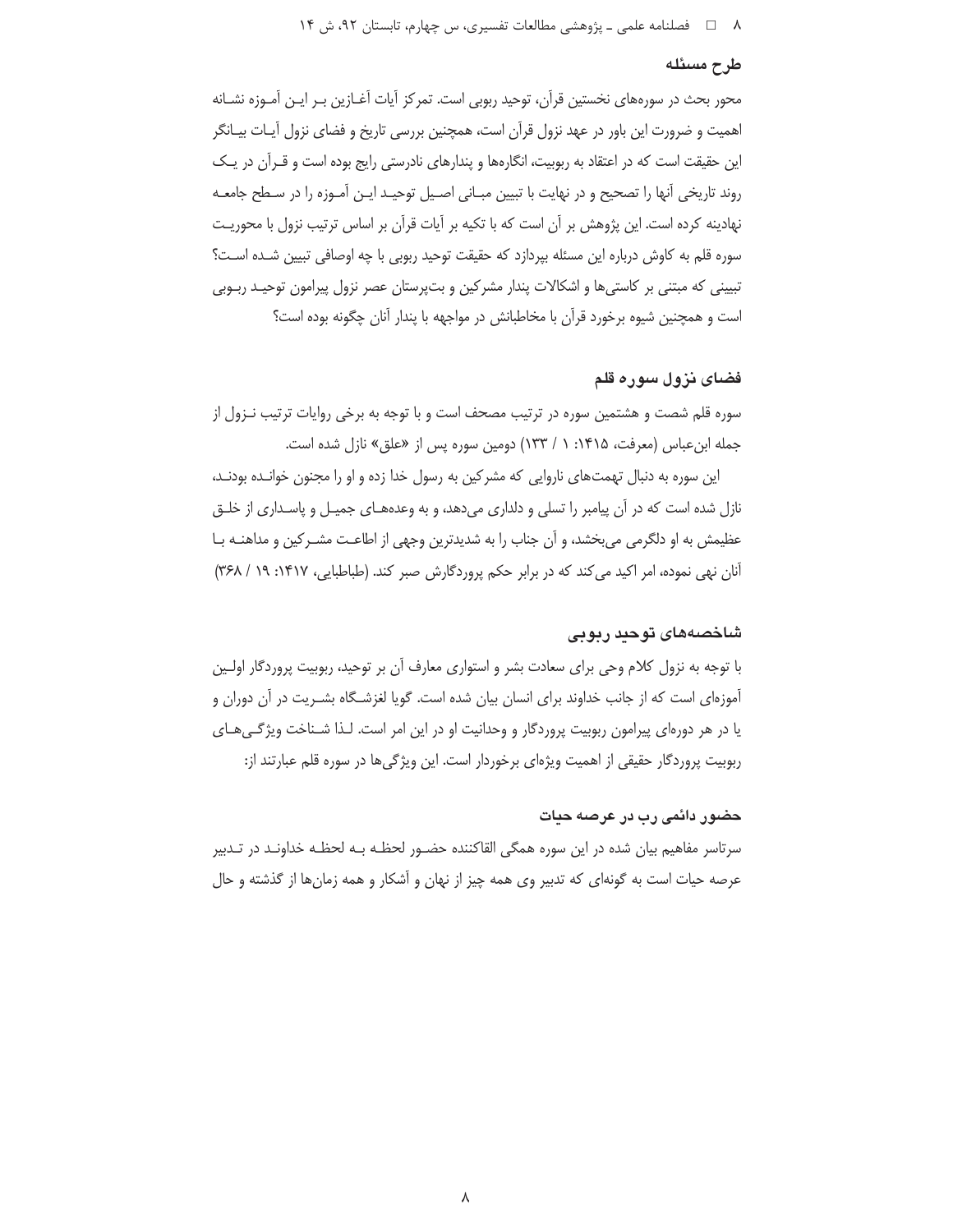آموزه توحید ربوبی در سوره قلم ۔□ ۹

و آینده، را شامل میشود. بیان این حضور همیشگی گرچه با کلمات بیان نشده ولی نحوه القای آن از بیان صریح تأثیرگذارتر است تا مخاطبین را متوجه ربوبیت پروردگار که امری تـداومدار و ناگسسـتنی در عالم امکان است، بنماید.

#### نعمت دهنده

منعم بودن پروردگار از دیگر ویژگیهای ربوبی رب است «مَا أَنتَ بِنعْمَةِ رَبِّـکَ بِمجنــون». اولــین گامی که در این سوره برای بیان منعم بودن پروردگار برداشته شده، این است که به قلم و آنچه که با آن مسطور می گردد، سوگند یاد کرده است. علت سوگند به قلم این است کـه عـربهـا ایـن امـور را تعظیم می کردند و به آنها سوگند می خوردند. (سیوطی، ۱۳۸۰: ۲ / ۴۲۲) گویا نعمت قلم استعارهای از نعمت اندیشه است و عرب خود از قدرت اندیشه انسان در حیران مانده است.

قلم و نوشتن از عظیم ترین نعمتهای الهی است، که خدای تعالی بشـر را بـا آن هـدایت کـرده، بهوسیله آن حوادث غایب از انظار و معانی نهفته در درون دلها را ضبط می کند، انسان بهوسیله قلــم و نوشتن می تواند هر حادثهای را که در پس پرده زمان و بعد مکان قرار گرفته، نزد خـود حاضـر سـازد. قلم و نوشتن در عظمت، دست کمی از کلام ندارد. (طباطبایی، ۱۴۱۷: ۱۹ / ۶۱۶)

در قلم نشانههای بسیاری از پروردگار نهفته است قلم وسـیلهای بـرای آشـکار کـردن اندیشـه و سطرها جلوه گاه اندیشه است. قلم نعمتی است که در اولین آیات نازل شده آیات اول تا ششـم سـوره علق (مهدوی اد، ۱۳۸۴: ۷۲) نیز بهعنوان ابزار تعلیم خداوند معرفی گردیده است؛ زیرا نه تنها با قلــم حقایق تاریخی آشکار می گردد بلکه قلم مهمترین وسیله برای هدایت انسان در آگاه ساختن او به آثار پروردگارش و آشکار کننده ضعف و ناتوانی اوست (خامهگر، ۱۳۸۶: ۳۰۱ ـ ۲۹۹) تکیـه داشـتن وحـی بر قرائت و تعليم با قلم به جهت ترغيب به كسب علم است (سيد قطب، ١۴١٢: ۶ / ٣۶۵۵) تا بــا آن مردم بیشتر به خود و اطرافشان شناخت پیدا کنند و به تبع آن پروردگار خود را دریابند.

درباره اینکه در اولین سوره نازل شده (علق) به دو نعمت خلق و تعلیم با قلم اشاره و در دومین وحی نازل شده نیز بر نعمت قلم به شدت تأکید شده است، شاید بتوان چنین گفت خداوند بعد از خلق انســان، اندیشه او را متذکر شده؛ زیرا قلم آشکار کننده اندیشه است و همین اندیشه خود شـاهکار عظـیم خلقـت اوست که اگر کمی مورد توجه و تفکر قرار گیرد بزرگترین نشانه بر ربوبیت آفریننده خویش است.

علاوه بر نعمت قلم که در آغاز سوره به آن اشاره شده، خُلق عظیم نیز از دیگر نعمتهایی اسـت که به پیامبرﷺ عطا شده است. خُلق عظیم پیامبرﷺ نه تنها نعمت برای خود او که نعمتـی بـرای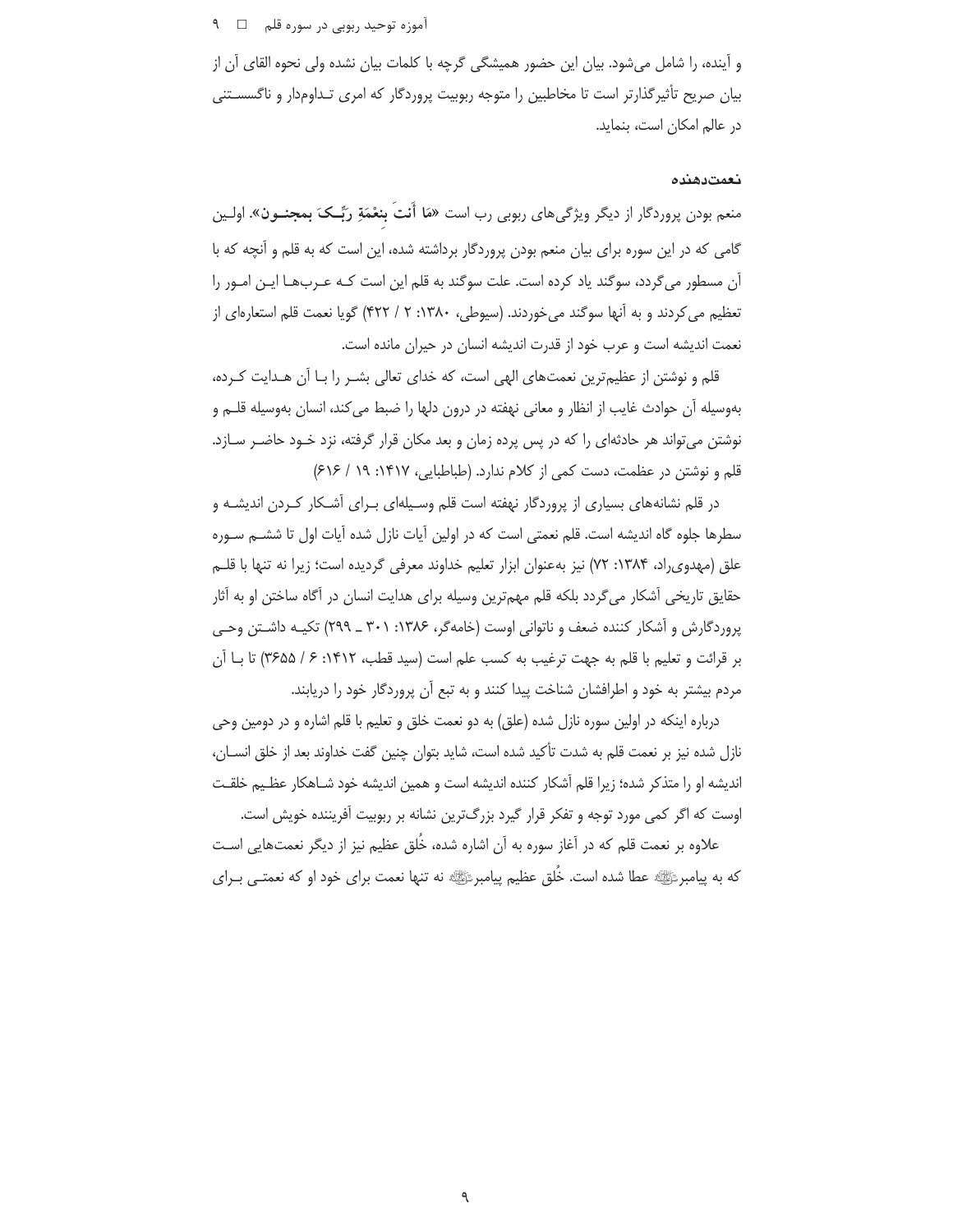عرب جاهلي نيز بوده است به اين دليل كه خود آنها نيز بر عظمت خلق او اعتراف داشتهاند (طبـرى، ۱۳۷۵: ۳ / ۸۴۱) و این اعتراف ناشی از بهره بردن از آن نعمت است. درباره برخورد پیامبر اکـرمﷺ مبتنی بر خلق عظیم چنین روایت شده آن حضرت هنگامی که توسط قریش مورد آزار و اذیـت قـرار مي گرفت مي فرمود: «اللهم اغفر لقومي فانهم لايعلمون». (بحراني، ١۴١۶: ۵ / ۴۵۶)

هر عملی بر باوری استوار است و هرچه بـاور محکـمتـر باشـد، عمـل از اثـر و وسـعت بیشـتری برخوردار است. خُلق عظیمی که پیامبرﷺ به آن توصیف شده ریشه در باورهـای آن بزرگـوار دارد و او خود منادی رب بودن خدا و وحدانیتش در این امر بوده است. پس خلق عظیم هـم ثمـره پـذیرش ربوبيت خدا و هم تجلي گاه ربوبيت اوست.

## ياداش دهنده

مجنون نبودن پيامبرﷺ در آيات «مَا أَنْتَ بنعْمَةِ رَبِّكَ بِمَجْنُون ۞ وَ إنَّ لَكَ لأَجْرًا غَيْــرَ مَمْنُــون ۞ وَ إنَّكَ لَعَلَىٰ خُلُق عَظِيمٍ» (قلم / ۴ \_ ۲) بهصراحت بهعنوان نعمت پروردگار دانسته شده است و در ادامه بیان می دارد که به واسطه منعم بودن پروردگارت هم مأجور و هم دارای خلق عظیم هستی.

پاداش دادن در مقابل انجام کاری از جمله بدیهیات است. پروردگار حضرت محمدﷺ هـم نعمـت می<هد و هم افرادی را که از عهده این نعمت به خوبی برآیند پاداش می<هـد «وَ إنَّ لَكَ لَأَجْرًا غَيْـرَ مَمْنُون» اما اینکه این پاداش در کجا و در چه زمانی صورت تحقق می یابد مشخص نیست.

# آگاهتر از همه به آفریدگان

تصریح آیه هفتم این سوره، آگاه بودن پروردگار از کسانی است که از مسیر او گمراه میشوند و نیز از کسانی که هدایت میگردند چنان که رد اتهام جنون از پیامبر در اولین آیـات، خـود بیـانگر آگـاهی و احاطه كامل خداوند از احوال آفریدگانش است؛ چراكه اگر این آگاهی وجود نداشت نه آن تهمت را رد می کرد و نه دشمنان حضرت محمدﷺ را نسبت به آینده تهدید می کرد. خداوند به پشـتوانه آگـاهی برتر خود قاطعانه آینده را بیان می کند.

خداوند با بيان «إنَّ رَبِّكَ هُوَ أَعْلَمُ به من ضَلَّ عَن سَبِيلِهِ وَ هُوَ أَعْلَمُ بِالْمُهْتَدِينَ» ( (قلم / ٧) اشاره دارد به اینکه تهمتزنندگان به پیامبر، خود مفتون و گمراه هستند؛ زیرا هـدایت و ضـلالت از شـئون ربوبيت حق تعالى است و فقط از نزد خداست (طباطبايي، ١۴١٧: ١٩ / ٣٧٠)، بنابراين فقط او مي تواند

١. پروردگارت خود بهتر میداند چه کسی از راه او منحرف شده، و هم او به راهپافتگان داناتر است.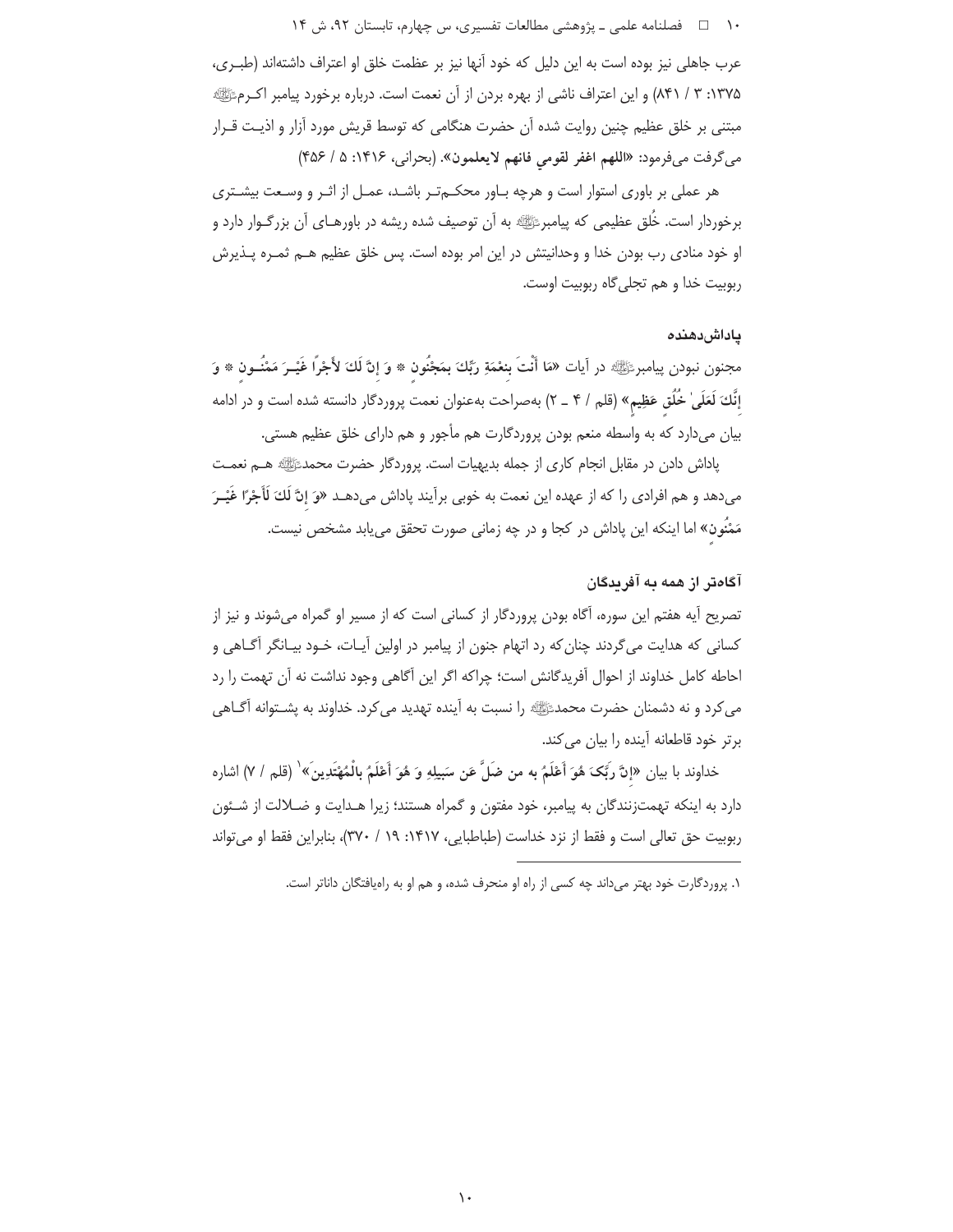رب حقیقی باشد؛ چراکه راه هدایت به حق و دوری از ضلالت را می داند.

بیان انگیزه درونی مشرکین در تمایل به سازش و همچنین بیان برخی ویژگی مشرکین همچـون خبرچين بودن، عيبجو بودن، بى|صل بــودن «وَدُّوا لَوْ تُدْهِنُ فَيُدْهِنُونَ \* وَ لا تُطِعْ كُلَّ حَلَّافٍ مَهين» ٰ (قلم/ ١٠ \_ ٩) كه گويا اشاره به فرد خاصي دارد، بيانگر أَكَاهي پروردگار حضرت محمـدﷺ از همـه چیز چه آشکار و چه پنهان است و این آگاهی نیز بیان کننده نوعی تسلط بر انسانها از جانب ایـن رب است كه اين تسلط حكايت از قدرت وي مي كند (تسلط و قدرت لازمه ربوبيت است)؛ و ضعف مشـركين و بتهایشان را بیش از پیش آشکار مـیکنـد. ایـن آگـاهی و تسـلط حکایـت از قـادر بـودن پروردگـار محمدﷺ دارد، همچنین در لحن این آیات نوعی قدرتنمایی پروردگار نیز احساس می گردد.

#### حاكمت

در أغازين أيات سوره دو نهى بر پيامبر وجود دارد «فَلَا تُطِع الْمُكَذِّبينَ \* وَدُّوا لَوْ تُــدْهِنُ فَيُــدْهِنُونَ \* وَ لا تُطِعْ كُلَّ حَلَّافٍ مَهين» (قلم / ١٠ \_ ٨) كه در پي آن نيز احوال دروني مشركين ذكـر شـده اسـت. در این نهی ها به پیامبرﷺ دستور عدم اطاعت از مشرکین تکذیب کننده (بهجت پور، ۱۳۸۷: ۱۴۱) را ک آنها را توصیف کرده، می دهد. <sup>۲</sup> (طبرسی، ۱۳۶۰: ۲۵ / ۲۱۶) نکته قابل توجـه ایـن اسـت کـه رب@ای مشرکین هیچگاه دستور و حکمبی را صـادر نمـی کردنـد و بـه توصـیف هـیچ یـک از بنـدههـای خـود نمي پرداختند. چون خداوند در حال حاضر بهعنوان پروردگار محمدﷺ معرفی میشود ایـن حکــم دادن به او بیانگر تدبیر کردن اوست و از طرفی نیز به گونهای مالکیت این رب را می رساند. حکم کننــده بـودن پروردگار در آیات پایانی این سوره به وضوح بیان شده است «فَاصْبِرْ لحِكْم ربِّكَ». (قلم / ۴۸)

## آز مایش کننده

تعابیری از آیات این سوره دلالت بر انذار و تهدید خداوند و عذاب خـوار کننـده بـرای مشـرکی کـه بـه توصيف وي پرداخته، دارد كه مىفرمايد: «سَنَسِمُهُ عَلَى الْخُرْطُوم \* إنَّا بَلَوْنَاهُمْ كَمَا بَلَوْنَا أَصْحَابَ الْجَنَّةِ إذْ أَقْسَمُوا لَيَصْرِمُنَّهَا مُصْبِحِينَ» ۖ (قلم / ١٧ ـ ١۶) و در ادامه بعد از اشاره به آزمودن مخاطبان نـزول، بـه

۱. دوست دارند که نرمی کنی تا نرمی نمایند و از هر قسم خورنده فرومایهای فرمان مبر.

٢. گويا مقصود از اين فرد مشرک وليد بن مغيره است، گويند مالي بر پيغمبرﷺ عرضه داشت تا اينکه آن حضرت از دین اسلام برگردد.

۳. زودا که بر بینی|ش داغ نهیم. ما آنان را همان گونه که باغداران را آزمودیم، مورد آزمایش قرار دادیم، آنگاه کـه سوگند خوردند که صبح برخیزند و میوه آن باغ را حتما بچینند.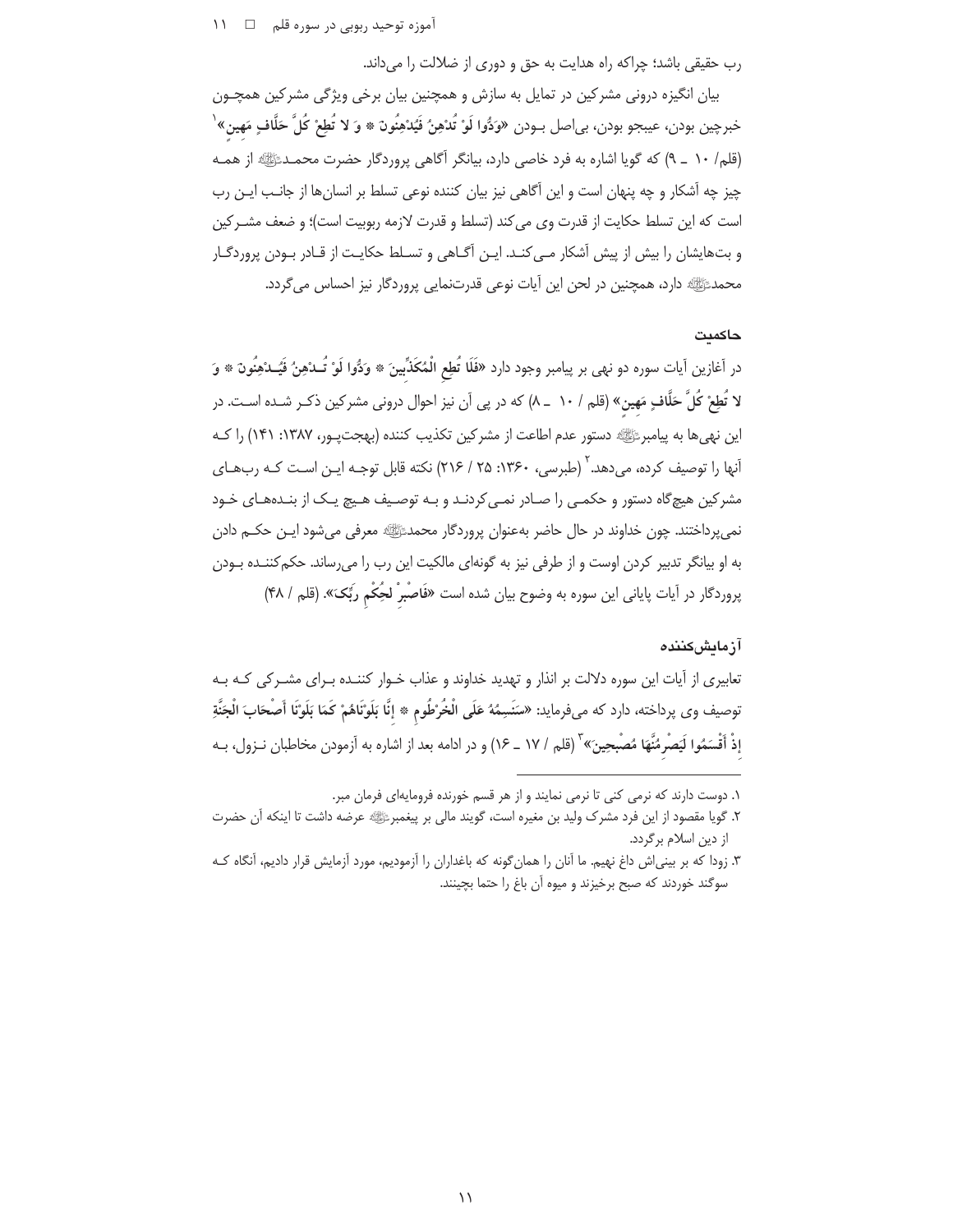۱۲ = □ فصلنامه علمی ـ یژوهشی مطالعات تفسیری، س چهارم، تابستان ۹۲، ش ۱۴

آزمایش بندگان پیشین اشاره می کند که در نتیجه ظلم و طغیانشان به عـذاب دچـار شـدند. نحـوه بیـان آیات به گونهای است که گویا امتحان بندگان امری است که در همه دورانها جاری است.

امتحان، سنتي الهي است كه متكي بر سنتي ديگـر اسـت كـه آن سـنت هـدايت عامـه الهـي و تکوینی است. بنابراین مسئله امتحان چیزی نیست که قابل نسخ باشـد، بـرای اینکـه نسـخ آن عـین فساد تکوین است، که امری محال است. از آن رو که خلقت براساس حق بوده و برای هـر موجـودی هدف و غرضی در پیش و أجلی حق و آمدنی است و نیز در ورای هر موجودی مقدراتی تقدیر شده و حقی است، و برای هر موجودی هدایتی حقه هست، پس دیگر جای گریـزی از اصـطکاک و تصـادم عمومی بین أنها وجود ندارد، و مخصوصاً بین موجودات مکلف از قبیـل انســان کـه هــیچ گریــزی از مبتلا شدنشان به اموری که مایه امتحان آنان باشد نیست؛ چراکه حتما باید بـا اتصـال بـه آن امـور، آنچه در قوه دارند به فعلیت برسد.

امتحان با برنامه عملی صورت میگیرد؛ زیـرا عمـل اسـت کـه صـفات درونـی انسـان را ظـاهر میسازد، نه گفتار و تمامی افراد مشمول این امتحان قرار می گیرند از مؤمن و کافر و صالح و طـالح و حتی پیامبران هم استثنا نمیشوند، پس امتحان الهی سنتی است جاری، کـه احـدی از آن مستثنا نیست و تمامی انسان ها را شامل می شود. (طباطبایی، ۱۴۱۷: ۴ / ۳۶ ـ ۳۵)

#### عذاب كننده

با توجه به آيات پاياني داستان باغداران در اين سوره كه ميفرمايد: «كَذَلِكَ الْعَذَابُ وَ لَعَذَابُ الْآخِرَة أَكْبَرُ لَوْ كَانُوا يَعْلَمُونَ» (قلم / ٣٣) بعد از أنكه اصحاب باغ در أزمايشي كه از جانب خدا بود با اعتماد به نفس خود و تکیه بر اسباب ظاهری بدون توجه به قدرت و اراده خداوند و بـدون گفـتن انشـاءالله، مسیر طغیان و ظلم را در پیش گرفتند، خداوند نیز آنها را دچار عذاب کرد. بنابراین پروردگــار حضــرت محمدﷺ هم در این دنیا قادر به عذاب کردن است هم در سرایی دیگـر کـه عـذاب آن سـختتـر است. از طرفی قدرت خداوند بر عذاب بندگانش، خود برهانی بر ربوبیت پروردگار است؛ زیـرا عـذاب کردن نوعی تصرف به شمار می رود و تصرف کردن امری بدیهی در ربوبیت است. عذاب کردن بنـدگان عاصی بی فایده نبوده و موجب میل آنها به پروردگار شده، چنانچه درباره اصحاب باغ چنین شـده اسـت. (بهجتپور، ۱۳۸۷: ۱۶۲) بنابراین میتوان حکیمانه بودن را بر ویژگی ربوبی پروردگار افزود.

يكي از فلسفههاي بت پرستي مشـركان، ثـواب و عقـاب الهـه در ايـن دنيـا بـوده اسـت. (دروزه، ۱۹۶۴: ۱۸۰ \_ ۱۸۱) شايـد بتـوان گفت اين آيات به همراه آيات آغازين سـوره بـه ايـن دغدغـه ذهنـي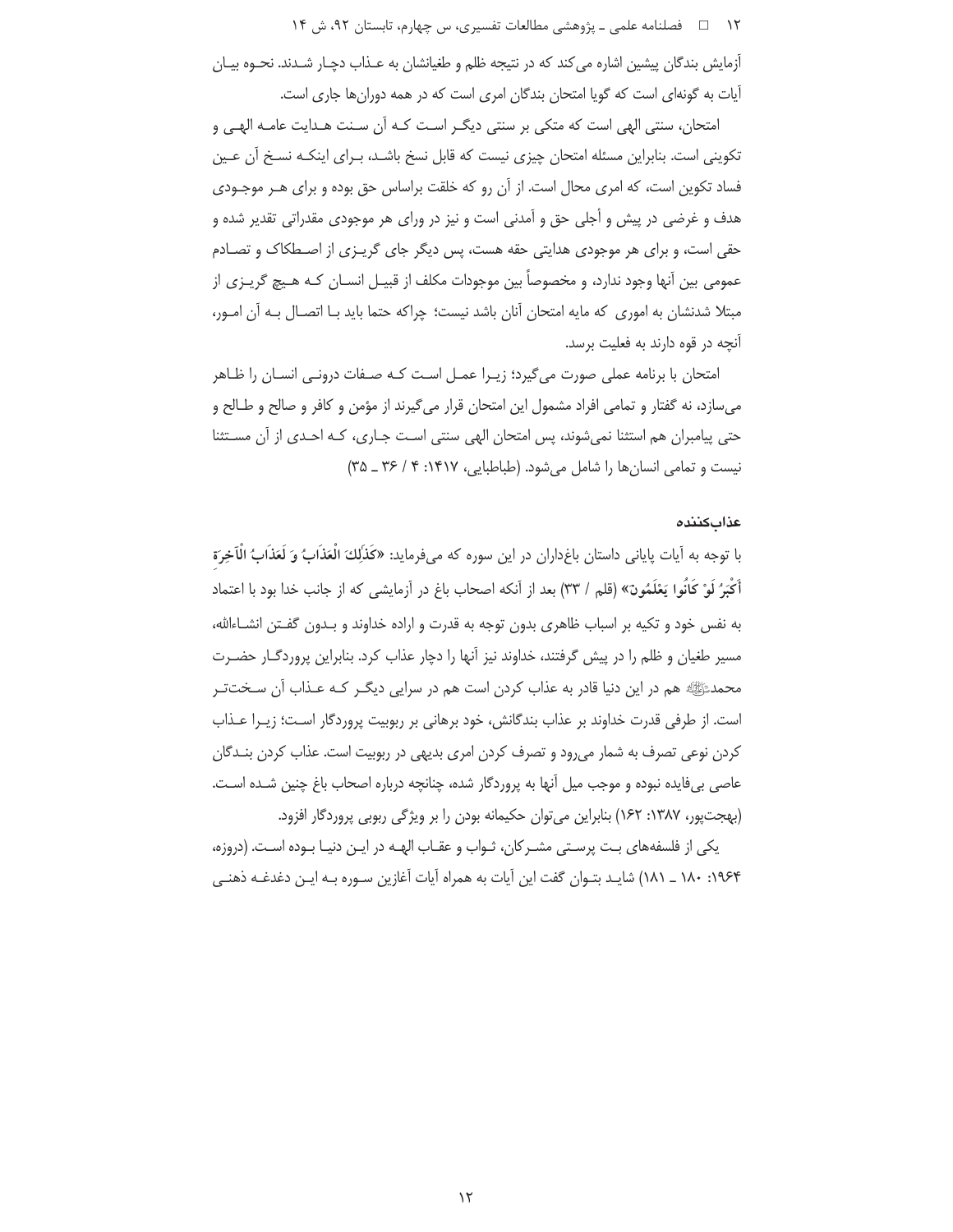آموزه توحید ربوبی در سوره قلم ⊃ ⊥ ۱۳

مخاطبينش نيز پاسخ داده است؛ زيرا در آن آيات، بشارت به پاداش از جانب رب وجـود داشــته و در ايــن أيات نمونه عيني عذاب به أنها تذكر داده شده است. اما نمونه پاداشها نيز در أيات بعد أمده است.

#### منزه از عیب و نقص

یکی از معارفی که در داستان باغداران به چشم میخورد، این است که آنها مورد ملامت قرار گرفتنــد که چرا به تسبیح خدا نپرداختند. تسبیح از ماده «سبح» بـه معنـای گـذر سـریع در آب و در هواسـت (راغب اصفهانی، ۱۴۱۲: ۳۹۲) و تسبیح همان تقدیس، تنزیه و بری دانستن خدا از هر نقصـی اسـت. (ابن|ثیر، ۱۳۶۴: ۲ / ۳۳۱) سبحان|لله منزه داشتن خدا از هر صفت عدمی است، چــون مــرگ، عجــز، جهل و غیره که نقص و از سنخ عدم شمرده میشود. (طباطبایی، ۱۳۷۴: ۲۰ / ۱۲۵)

اصحاب باغ با تکیه بر قدرتهای ظاهری، خدا را از داشتن شریک منزه ندانسته و او را از سببیت و تأثیر معزول کردند و همه تأثیرها را منسوب به خود و اسباب ظاهری دانستند و این همـان شـرک است. (طباطبایی، ۱۴۱۷: ۱۹ / ۳۷۵) و آنان بهگونهای قائل بـه نقـص در اراده و قـدرت خـدا شـدند (رازی، ۱۴۲۰: ۳۰ / ۶۰۹) حال آنکه خداوند از هر نقصی مبرا است.

تسبیح با ربوبیت مرتبط است تسبیح منزه دانستن خداوند از هر گونه عیب و نقـص اسـت و ایـن بدین معنا است که خداوند تمام کمالات را به نحو احسن و اکمـل داراسـت و کمـالی نیسـت کـه او نداشته باشد بنابراین هیچ چیز همتای او نیست. بنابراین منزه دانستن خداوند گـامی اسـت در جهـت اثبات وحدانيت او و به تبع أن اثبات وحدانيت خداوند در ربوبيت. افزون بر اين، منزه بودن خداونــد در ربوبیتش موجب اطمینان خاطر بندگان میگردد. (مکارم شیرازی، ۱۳۷۴: ۲۴ / ۴۰۱)

### جبرانکننده بدی با خوب*ی*

اغ داران طغیان گر پس از پشیمانی رو بهسوی خداوند کردند و گفتند: «یَا وَیْلَنَــا إنَّــا کُنَّــا طَــاغِینَ \* ( عَسَىٰ ربَّنَا أَنْ يُبْدِلَنَا خَيْرًا مِنْهَا إنَّا إلَىٰ ربَّنَا رَاغِبُون» ` (قلم / ٣٢ \_ ٣١) چنين درخواست و اميدوارى به خداوند بیانگر آن است که او پروردگاری است که قادر است بندگان را از شر به خیـر درآورد و خطاهــای آنها را ببخشاید. و این کاری است که هیچ معبودی غیر از او قادر به انجام آن نیسـت. تبـدیل بـدی بـه نیکی از شئون حمایتی رب نسبت به بندگانش است و رب&ای مشرکین قادر به این کار نبودند.

۱. گفتند: «ای وای بر ما که سرکش بودهایم! امید است که پروردگار ما بهتر از آن را به ما عوض دهد؛ زیرا ما بــه پروردگارما*ن* مشتاقیم».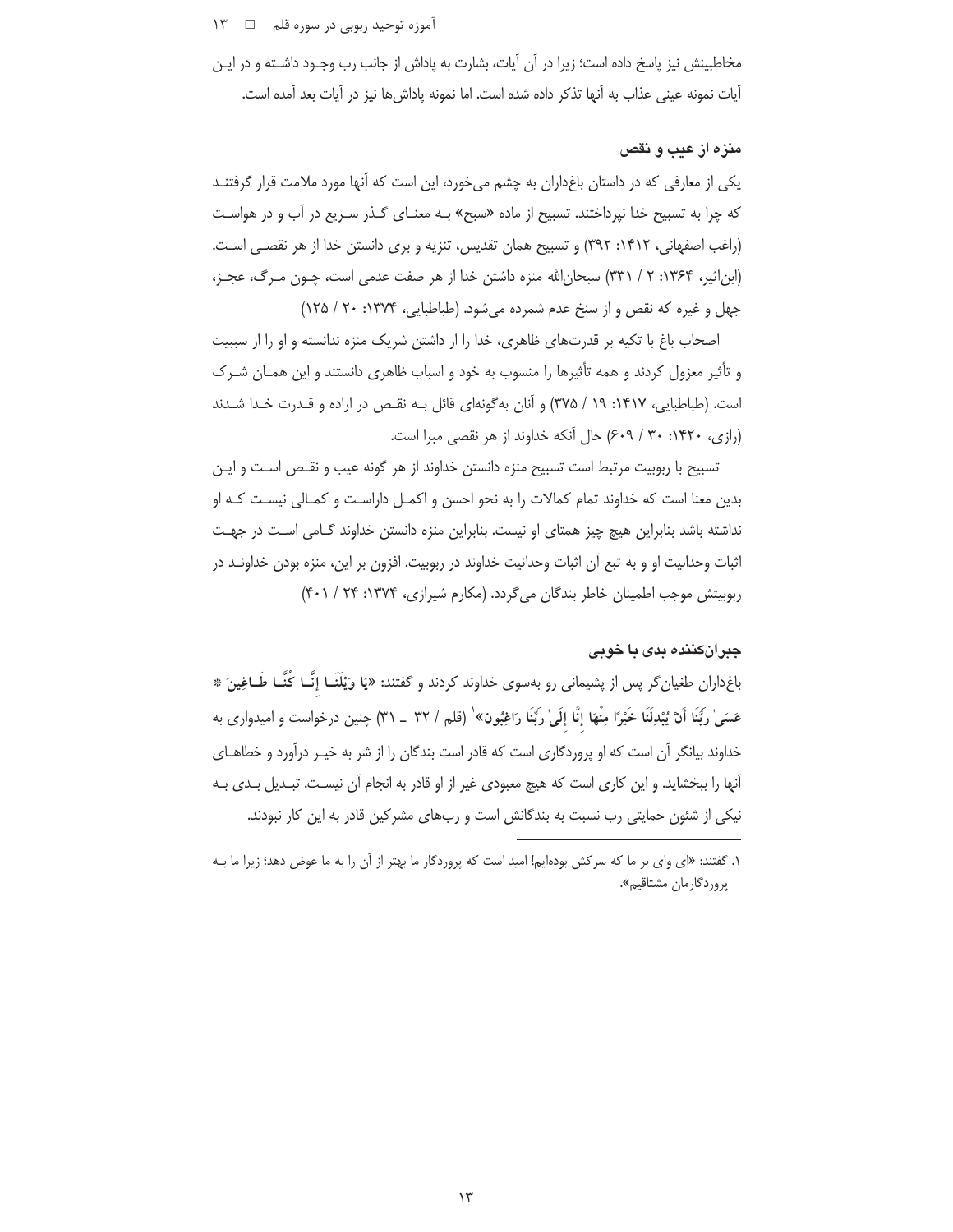#### مالک یاداش و کیفر

أيه «إنَّ لِلْمُتَّقِينَ عِنْدَ رَبِّهمْ جَنَّات النَّعِيم» (قلم / ٣۴) بشارت و بيان حال متقين در أخرت اسـت ايـن آيه اشاره به اين مطلب دارد كه خداوند خود متكفل سرانجام متقين است. اين امر بيانگر آن است كه خداوند در آيات پيشين نيز به تكذيب كنندگان وعده عذاب داده است. ربوبيت پروردگـار هـم ضـمانت سرانجام نیک متقین و هم متکفل تنبیه و مجازات مجرمین است. از تعبیر «عند ربهم» این نکتـه بـه دست می آید که رب حقیقی کسی است که توان اعطای نتایج و ثمرات مثبت عمـل بـه برنامـههـا را مالک باشد. (بهجتپور، ۱۳۸۷: ۱۶۷) همچنین به کار بردن «عند ربهم» بهجای «عنـدالله» بـرای آن است که به رابطه تدبیر و رحمت بین خدا و متقین اشاره و بیان کند که متقین بـه ایـن علـت چنـین نعمتی در نزد خدا دارند که در دنیا ربوبیت را منحصر در او میدانستند و در عبادت بـرای او خـالص بودند. (طباطبایی، ۱۴۱۷: ۱۹ / ۳۸۱) نکته مهم در این آیه آن است که سود و زبان تسـلیم شـدن در برابر پروردگار متوجه خود انسان است. (بهجت پور، ۱۳۸۷: ۱۶۷)

آيه «أَ فَنَجْعَلُ الْمُسْلِمِينَ كَالْمُجْرِمِينَ» (قلم / ٣۵) به همراه آيه قبل بهمنزله حجتى بر معاد است. (طباطبایی، ۱۴۱۷: ۱۹ / ۳۸۱) برخی معتقدند که این آیه بیانگر آن است که مشرکین تصوری از روز جزا و قيامت داشتهاند. (بستاني، ١٣٨٢: ۵/ ٨۶) استفهام انكاري موجود در آيه به تفاوت نتيجـه ايـن دو گروه اشاره دارد و علت این تفاوت نیز متکی به ربوبیت پروردگار است؛ پرورش و تربیـت، حاصـلی جز تفاوت نتیجه عمل به برنامه و ترک عمل به آن را به دنبال ندارد؛ همان گونه که در این دنیـا نیـز عمل به برنامهای مثل پرورش جسم با ترک عمل به آن متفـاوت اسـت. (بهجـتیـور، ۱۳۸۷: ۱۶۵) تفاوت نتیجه دو گونه عملکرد نسبت به یک چیز، هم حکایت از تـدبیر دارد و هـم مالکیـت؛ زیـرا تـا مالکیتی در کار نباشد نمی توان این دو نتیجه را حاصل نمود، همچنین وجود مسئله معاد در این میان بيانگر آن است كه لازمه معاد مالكيت است.

### ىشارت دھندە

بشارت در لغت از ماده «بشر» گرفته شده و به معنای خبر مسرت بخش است که چـون فـردی آن را بشنود اثر آن در پوستش ظاهر گردد. (قرشی، ۱۳۶۰: ۱ / ۱۹۴ \_ ۱۹۲) بشارت و انذار دو راهکار مهـم در تربیت انسان است و همان گونه که منذر بودن از شئون مربـی اسـت، مبشـر بـودن نیـز از شـئون اوست. این دو وجه مکمل یکدیگرند و وجود این دو در کنار هم، تربیت ثمر بخشی را به دنبـال دارد. در آيه «إنَّ لِلْمُتَّقِينَ عِنْدَ رَبِّهمْ جَنَّاتِ النَّعِيمِ» (قلم / ٣۴) نيز بشارتي نسبت به متقين است كه خـود را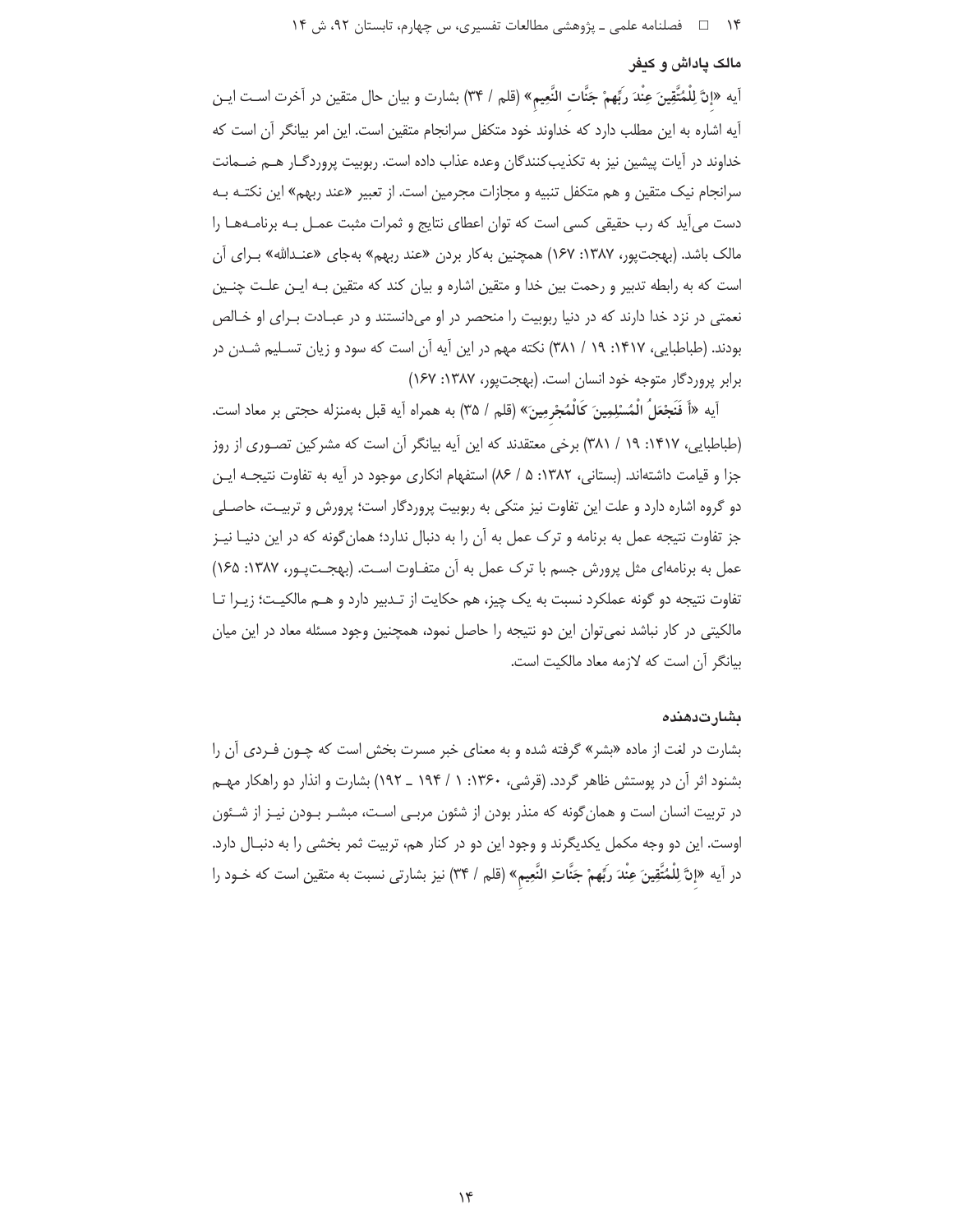آموزه توحید ربوبی در سوره قلم ⊥ ⊥ ۱۵

از تكذيب حقايق و نسبت ناروا دادن به أيات و پيامبرﷺ حفظ كردند، (بهجتپور، ١٣٨٧: ١۶۴) امـا بـا توجه به اینکه سریعاً بعد از آن درباره مسلمین و مجرمین سـخن مـی¢ویـد و آیـات بعـدی نیـز در پـی اسخگویی به واکنش مشرکین نسبت به وعده جنات نعیم است، شاید دلیل بر ایـن باشـد کـه منظـور از <u>ر</u> متقین کسانی هستند که دعوت پیامبر را پذیرفته و تسلیم ربوبیت پروردگار در تکوین و تشریع گردیدهاند.

## **پروردگار برگزیننده**

در أيه «فاجْتُبَاهُ رَبُّهُ فَجَعَلَهُ مِنَ الصَّالِحِينَ» (قلـم / ۵۰) دو ويژگــى برگزيــدن و جاعــل بــودن بــراى پروردگار ذکر شده و این ویژگیها نیز برای صفت ربوبیت خدا بیان شده است.

اجتباء از ماده «جبايه» به معناى جمعأورى كردن است و اجتباء انسان از سوى خداونـد بــه ايــن معناست که خداوند انسان را از مذهبهای مختلف جمع آوری و برای خود خالص سازد. (طباطبـایی، ۱۳۷۴: ۱۲ / ۵۳۰) بنابراین وقتی خدای سبحان بندهای را برمی5زیند، بـه ایـن معنـا اسـت کـه او را مشمول رحمت خود قرار داده و اکرامی بسیار نصیب او میکند، و بـرای ایـن منظـور او را از تفـرق و پراکندگی در راههای پراکنده شیطانی حفظ نموده و در شاهراه صراط مستقیم هدایت، قرار میدهد، و این زمانی است که خدای سبحان خود متولی امور او شـده او را خـاص خـود گردانـد، بـهطـوری *ک*ـه دیگران از او بهره نداشته باشند. (همان: ۱۰۷) اجتباء از جمله اموری است که فقط خداوند متصف بــه أن ميشود. (همان: ۴ / ۱۲۵)

«جعل» چیزی است نزدیک به تقدیر، تقریر و تدبیر بعد از خلق و تکوین، که وجوه متعددی دارد. آنچــه که در این آیـه منظـور اسـت اعطـای مقـام و منزلـت بعـد از تکـوین اسـت. (مصـطفوی، ۱۳۸۰: ۲ / M) مقام جعل با توجه به آيات و تفاسير، مخصوص خداوند متعال است؛ زيـرا تقـدير و تـدبير حقيقـي بـه دست اوست.

اجتباء و جعل در این آیه برای حضرت یونسﷺ ذکر گردیده است که گویا با توجه به نزدیکـی محــل رسالت أن حضرت با مكه، مشركين از ماجراى وى أگاه بودهاند و شايد بتوان گفت ذكر اين مطلب دلالـت بر این دارد که همان گونه که برنامه ربوبیت پروردگار اقتضای آن را داشت که حضرت یونسﷺ را دوبــاره برای رسالت برانگیزد، برگزیدن تو ای محمدﷺ در برنامه ربوبی خداوند امر تازهای نیسـت و اینکـه آنان تو را مجنون میخوانند نیز امر جدیدی نیست بلکه در مورد سایر پیامبران نیز بوده است تا جایی که أنان را به نفرین کردن واداشته است. ولی حکـم بـر ایـن اسـت کـه در پیشـبرد برنامــه ربوبیـت پروردگارت صبر پیشه کرده و منتظر امر پروردگارت باشی که همان پذیرش ربوبیت اوست.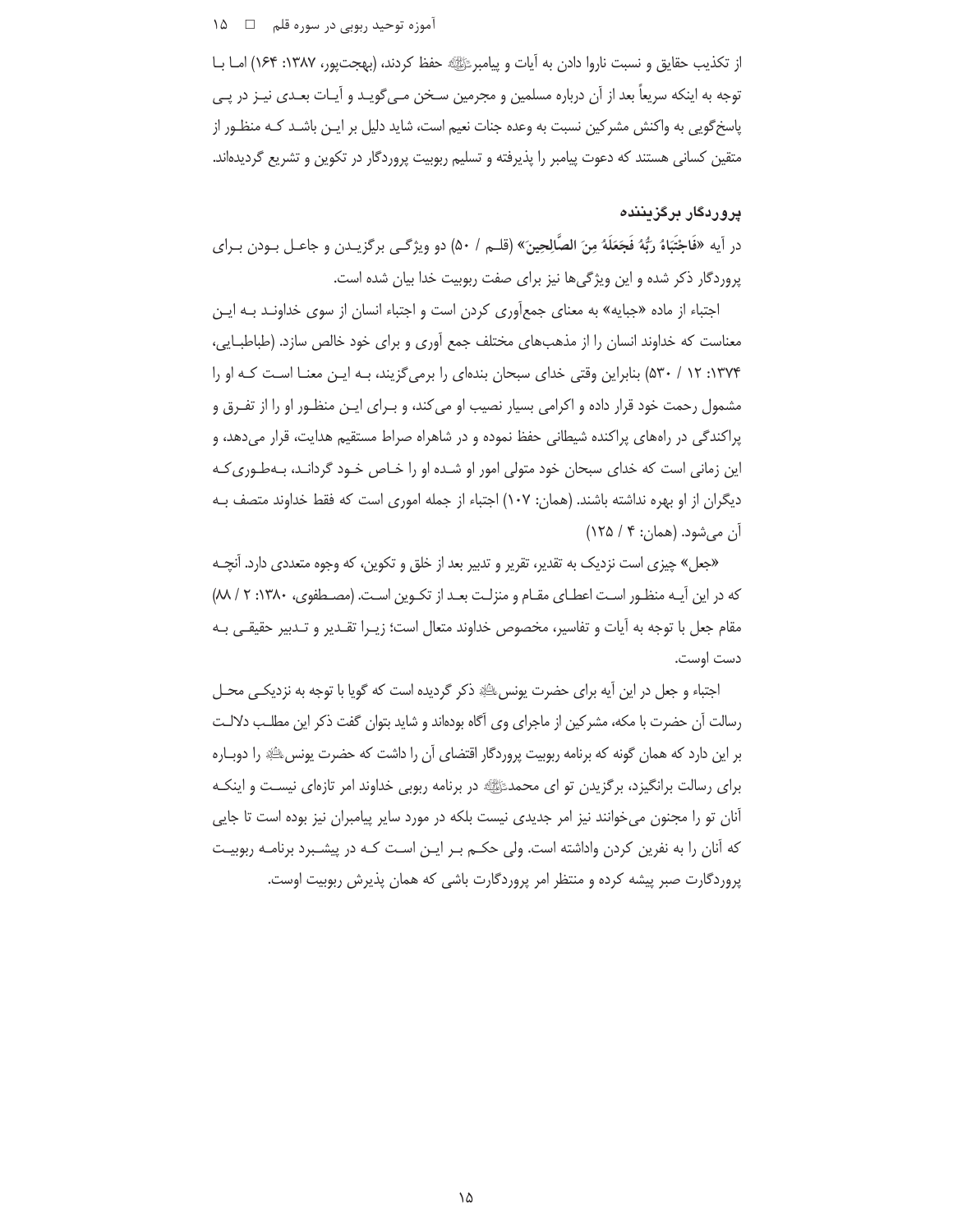۱۶  $\Box$  فصلنامه علمی ــ پژوهشی مطالعات تفسیری، س چهارم، تابستان ۹۲، ش ۱۴

نكته قابل ذكر اين است كه گويا اجتباء خداوند از ميان بندگان با توجه به داسـتان حضــرت يــونسﷺ برای عرب عهد نزول امر غریبی نبود، بنابراین بیپایه و اساس بودن مخالفت آنان آشکار میگردد.

## **تحليل شيوههای بيان معارف**

قرآن در فرآیند هدایت انسان به برخورد مناسب با پندار مخاطب میپردازد تـا باورهـای درسـت را در نهاد انسان بکارد تا جان گیرند و سعادت بشر را ثمر دهند، ازاینرو در این راستا نیز کلامهای زیبـایی را در وادی سخن جاری و بیان نموده است. در این فرآیند از شیوههای مناسـب بـا ذهنیـت مخاطـب بهره برده است، توضيح اينكه شيوه مناسب جهت برخورد با پندار مخاطب انتخاب مىشود و به دنبال آن شیوه بیان کلام که همان اسلوبها و قالبهای بیان معارف است نیز بایـد انتخـاب گـردد، مـثلاً شیوه برخورد با پندار مخاطب اصلاح باور انتخاب شده است و این اصلاح در قالب بیان قصه صــورت می گیرد. در واقع شیوه برخورد مقدم بر شیوه بیان است.

شیوههای مورد استفاده قرآن در مواجهه با مخاطب را میتوان به دو دسته: شیوه پایه و شیوه تابع تقسیم کرد. شیوه پایه، نحوه عملکردی است کـه در سرتاسـر سـوره جریـان دارد؛ امـا شـیوه تـابع، عملکردی است که در برخی از آیات به کار رفته است، این شیوههای تابع هـم بـرای افـاده مقصـود همان آیه به کار میروند و هم در راستای شیوه پایه هستند.

شیوههای تابع را میتوان به دو روش دیگر نیز تقسیم کرد؛ شیوه اول نـاظر بـه مخـاطبین عهـد بعثت است که قرآن بر أنها نازل شده است و میتوان گفت سخن قرآن ناظر به آنهاست. در واقــع در استفاده از این روش به منطقه جغرافیایی و دورهای که در آن واقـع هسـتیم بایـد توجـه داشـت و بـا کشف قانون حاکم بر این شیوه می¤وان در هر دوره آن قانون را به کار برد. روش دوم روشـی اسـت که مخاطب آن، انسان به ما هو انسان است و شیوههای به کار رفته نیز جنبه عمومی دارد که به آنها شیوه فراگیر گفته میشود. شیوههای بیان معارف در این سوره، بدین شرح است:

## ا**یجاد شناخت و اگاهی**

مهمترین شیوه و روشی که در سورههای آغازین نزول در بیـان معـارف بـه کـار رفتـه اسـت ایجـاد شناخت و أگاهى است، ايجاد شناخت بر اصلِ تقدم شناخت بر عمل (در انجام هر عملـى بـه حـداقل شناخت در مورد آن عمل و داشتن یک تصور اجمالی نیاز است)، استوار است؛ زیرا آگــاهی و معرفــت موجب ايجاد انگيزه ميشود و در راه تربيت مخاطب انگيزش مقدم بـر تكليـف اسـت. اگـر انگيـزش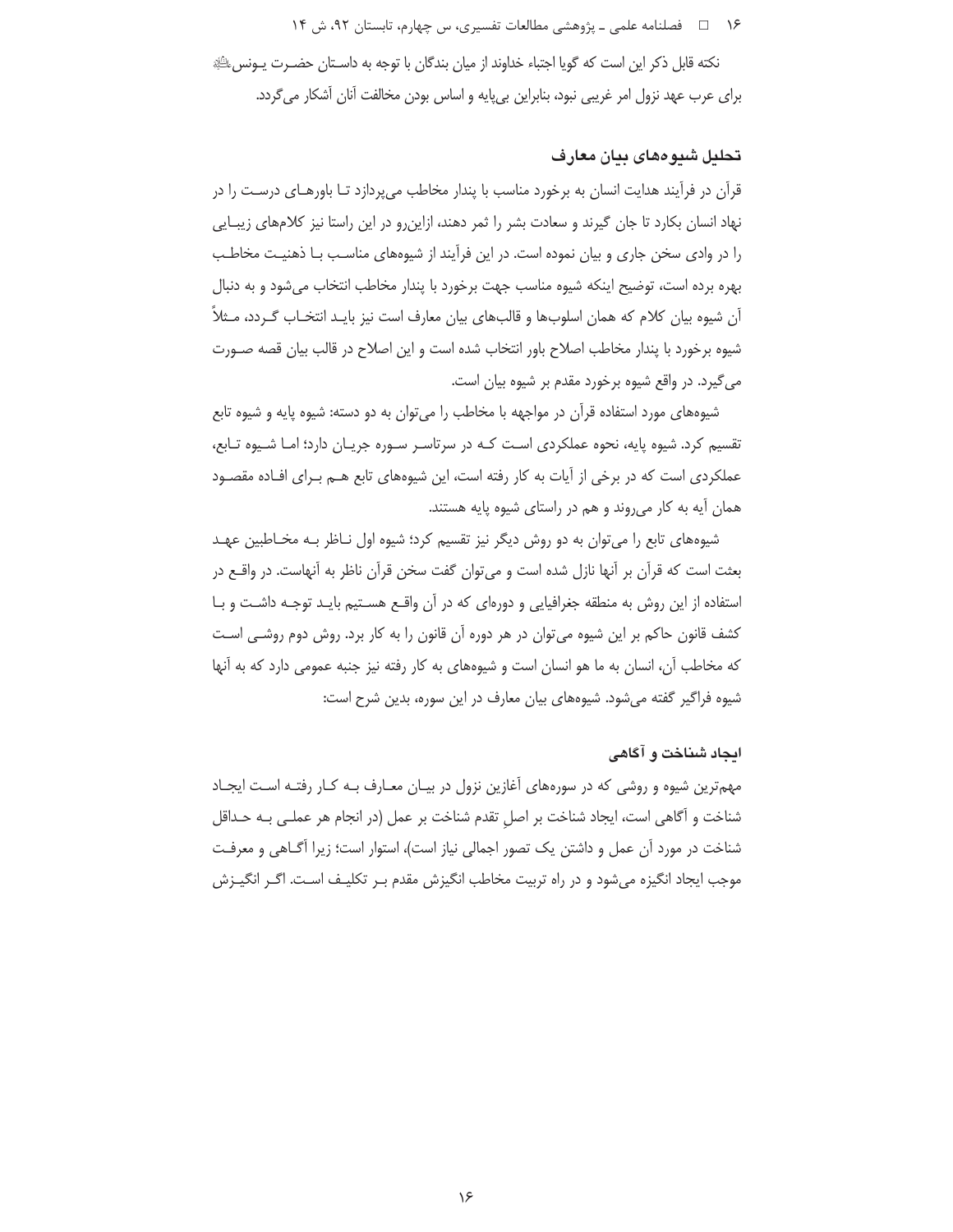### آموزه توحید ربوبی در سوره قلم ۔ 1∨ ۱۷

کافی برای بندگی پروردگار پدید آید بهترین بندگیها به نمایش در خواهد آمـد. (بهجــتپـور، ۱۳۸۷: ۱۲۲ \_ ۱۲۱) معرفي پروردگار حضرت محمدﷺ، كه رب حقيقـي اسـت، در كنـار سـاير ربـهـا كـه شایستگی پرستش را ندارند، سبب می شود مردم خود سنجش و مقایسه کنند که کدام رب بهتر است و خود انتخاب کنند که عبد او باشند و یا نسبت به او طغیانگری کنند. (همان: ۸۸) نکتـه قابـل ذکـر این است که هنگامی که معارف ربوبیت پروردگار ذکر می¢دد ضمن اعلام آمـوزههـای صـحیح بـه صورت تلویحی به مقابله و رد پندار مشرکین پرداخته می شود.

## بهرهگیری از سوگند

قرآن به زبان عربی نازل شده و اولین مخاطبان آن عربها بودهاند و قســم خـوردن بـرای تأکیـد بـر امری از عادتهای عرب و همچنین برای اتمام حجت بوده است. (سپوطی، ۱۳۸۰: ۲ / ۴۲۱) استفاده از سوگند برای جلب توجه شنونده نیز هست، چنان که عرب نیز این کار را انجام می داد؛ زیرا اگر غیـر از این بود خود آنها از پیامبر درباره معنای این حروف و تکرار آنهـا سـؤال مـی کردنـد و از دیگـر سـو دشمنان نیز پیامبر را مورد طعن قرار میدادند. (جابری، ۲۰۰۸: ۱/ ۱۶۳)

سوگندها در قرآن یا به رب و اسماء جلاله است و یا بـه مخلوقـاتی کـه از آیـات بـزرگ خداونـد هستند. (سیوطی، ۱۳۸۰: ۲ / ۴۲۴) سوگند بر مصنوعات به این دلیل است که آنها بر آفریننـده بـودن خدا دلالت می کنند و برخی نیز می گویند این گونه سوگندها با حذف مضاف آمده کـه مضـاف آن واژه رب است. (همان: ۴۲۲) برخی دیگر بر این باورند که سوگند به مخلوقـات بـرای جلـب توجـه کامـل مخاطب به امور محسوس و قابل درک است و جایی برای بحث و جدل باقی نمی گذارد، تـا ایـن توجـه مقدمهای شود بر بیان مسائلی معنوی که در آنها بحث و جدل میشود و یا مقدمهای شود بر بیـان امـور غیبی که در چهارچوب حسیات و مدرکات حس بشـری قـرار نمـی گیـرد. (بنـت الشـاطی، ۱۳۷۶: ۲۶۶) همچنین سوگند وسیلهای است برای فکر کردن نسبت به آن شیء مورد سوگند؛ و فکر کردن دربـاره حقیقتی که می خواهد اثبات کند را نیز در یی دارد. (فضل الله، ۱۴۱۹: ۲۳ / ۲۲۱)

هرچند قرآن به همه عالم سوگند خورده و فرموده «فَلَا أُقْسِمُ بِمَا تُبْصِرُونَ ۞ وَ مَـا لا تُبْصِـرُونَ» (حاقه / ٣٩ \_ ٣٨) كه به حصر عقلي همه هستي را شامل مي شود، اما سوكند به قلم به خـاطر ارزش آن و توجه دادن به آن در میان امتی است که به علم از طریق قلــم توجــه نداشــتند و کتابـت بــین آنهـا امري نادر بوده است و اين كار يكي از حلقههاي تربيتي اين امت است. (سيد قطب، ١۴١٢: ۶/  $(7509 - 7500)$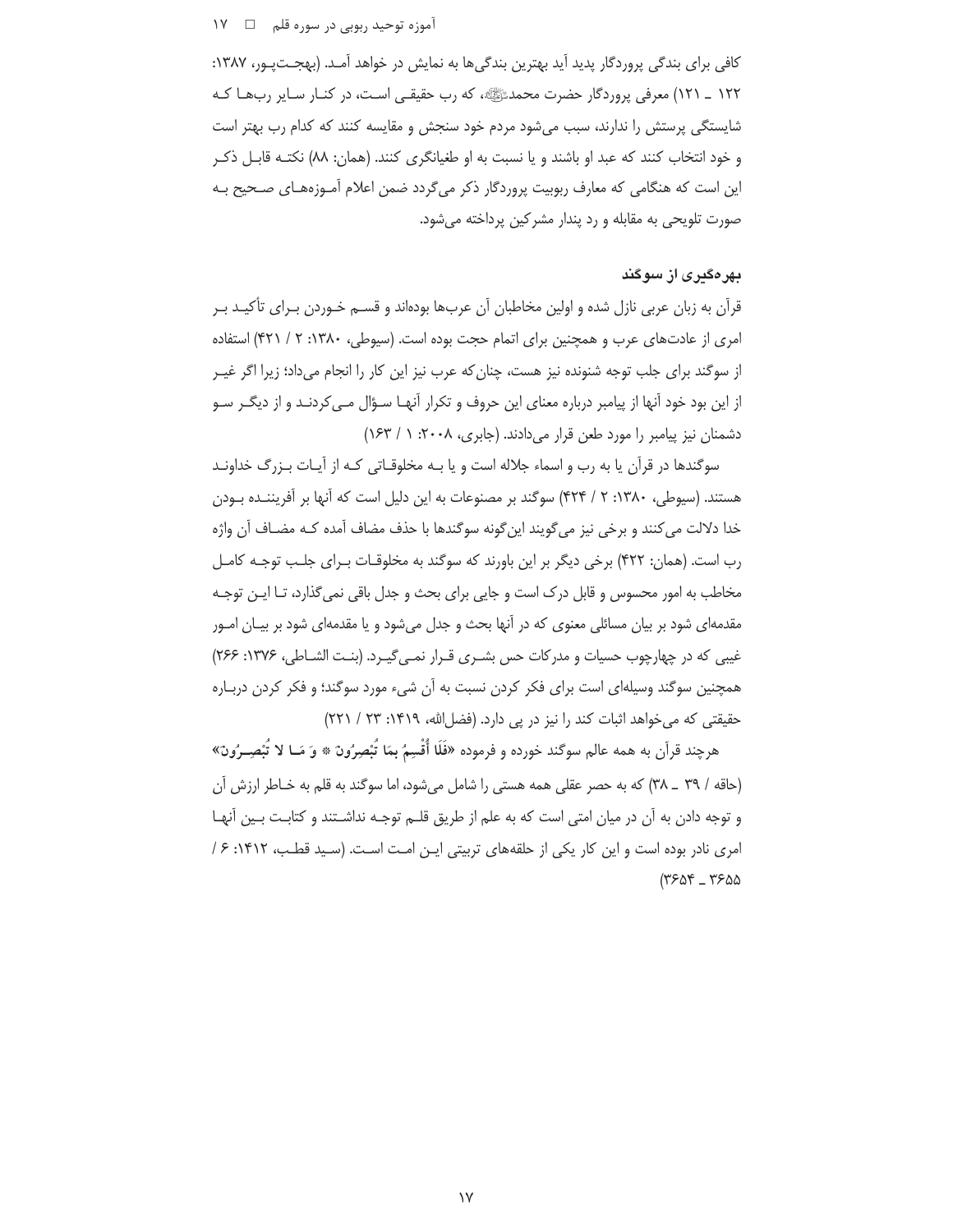### واکنش مناسب در برابر تهمت مخالفان

خداوند در سورههای آغــازین نــزول، بــهعنــوان پروردگــار حضــرت محمــدﷺ معرفــی مــیگــردد و حضرت محمدﷺ از جانب رب خود مأمور به معرفی اوست. این رب هنگامی کـه فرسـتاده خـود را آماج تهمتهای مشرکین میبیند به تسلی و حمایت از او میپردازد و ضمن رد اتهامات، به وی وعده یاداشی غیر منقطع می دهد. همچنین او را با اتصاف به خلق عظیم تمحید می کنـد کـه ایـن تمجیـد، موجب قوت قلب پیامبر در برابر مشركان میگردد (همان: ۴ / ۱۲۵) و تأیید و تسلی او نیز بـه شـمار مِي أيد. (بهجت پور، ١٣٨٧: ١٣۴) عبارت «مَا أَنْتَ بِنعْمَةِ رَبِّكَ بِمَجْنُون ۞ وَ إنَّ لَكَ لَأَجْرًا غَيْرَ مَمْنُون» (قلم / ٣ \_ ٢) ايجاد انس و الفتى خاص را به همراه دارد و بيانگر آن است كه اگرچه مشـركين عطوفـت را از تو دریغ داشتند، عطوفت خدا نسبت بـه تـو افـزایش یافتـه و خداسـت کـه اجـر تـو را خواهــد داد. (صادقی تهرانی، ۱۳۶۵: ۶۰/ ۶۰)

یروردگار حضرت محمد به حمایت از عبد خود پرداخته است و این در حالی است که هیچ یک از بتان مورد پرستش عرب جاهلیت نه چنین کاری کردهاند و نه توان بر چنین کاری دارنـد. ایـن شـیوه عملکرد پروردگار محمدﷺ هیچ تأثیری هم که نداشته باشد موجب ایجاد اندیشه مقایسه کـردن در میان افرادی می گردد که ذاتاً کمال طلب هستند و این در حالی است کـه لحـن ایـن آیـات بـا نرمـی خاصی همراه است به گونهای که گویا پروردگار حضرت محمدﷺ، فرستادهاش را نوازش می کنـد و این نوازش حکایت از شدت مهربانی پروردگار حضرت محمدﷺ دارد و چه کسی است کـه در پـی چنین مأوایی نباشد.

صفت خُلق عظیم پیامبرﷺ که از سوی خدا برجسته شده با نوع تهمت جنون که به پیامبرﷺ زدهاند، تناسب دارد و نقطه مقابل تهمت مذکور میباشد و خداوند نیامده مثلاً تنها مهربـان بــودن آن حضرت را تمجید کند بلکه ویژگی خلق عظیم آن حضـرت را سـتوده کـه پاسـخی دنـدان٬شـکن بـه مشرکین باشد. توانایی رب حضرت محمدﷺ در دفاع از او گواه قدرت این رب است و مشرکین نیـز هنگامی که در مبارزهای شکست میخوردند به سوی رب پیروز متمایل میگشتند. نکتـه قابـل توجـه این است که گرچه عرب جاهلی در آن دوره در اوج بلاغت زبانی بود ولی در اوج جهـل نیـز بـه سـر می برد. خداوند از همان نقطه ضعف آنان با همان ابزاری که آنان در آن سرآمد بودنـد، بـه مبـارزه بـا آنان پرداخته است و این نیز اشارهای به علم این پروردگار است که این گونه سنجیده عمل می کنـد و مشرکین نیز چون به عجز و ناتوانی خود پی برده بودند و خود را قادر به تقابل نمیدیدند بـه ناچـار از راه تهمت زدن وارد شدند.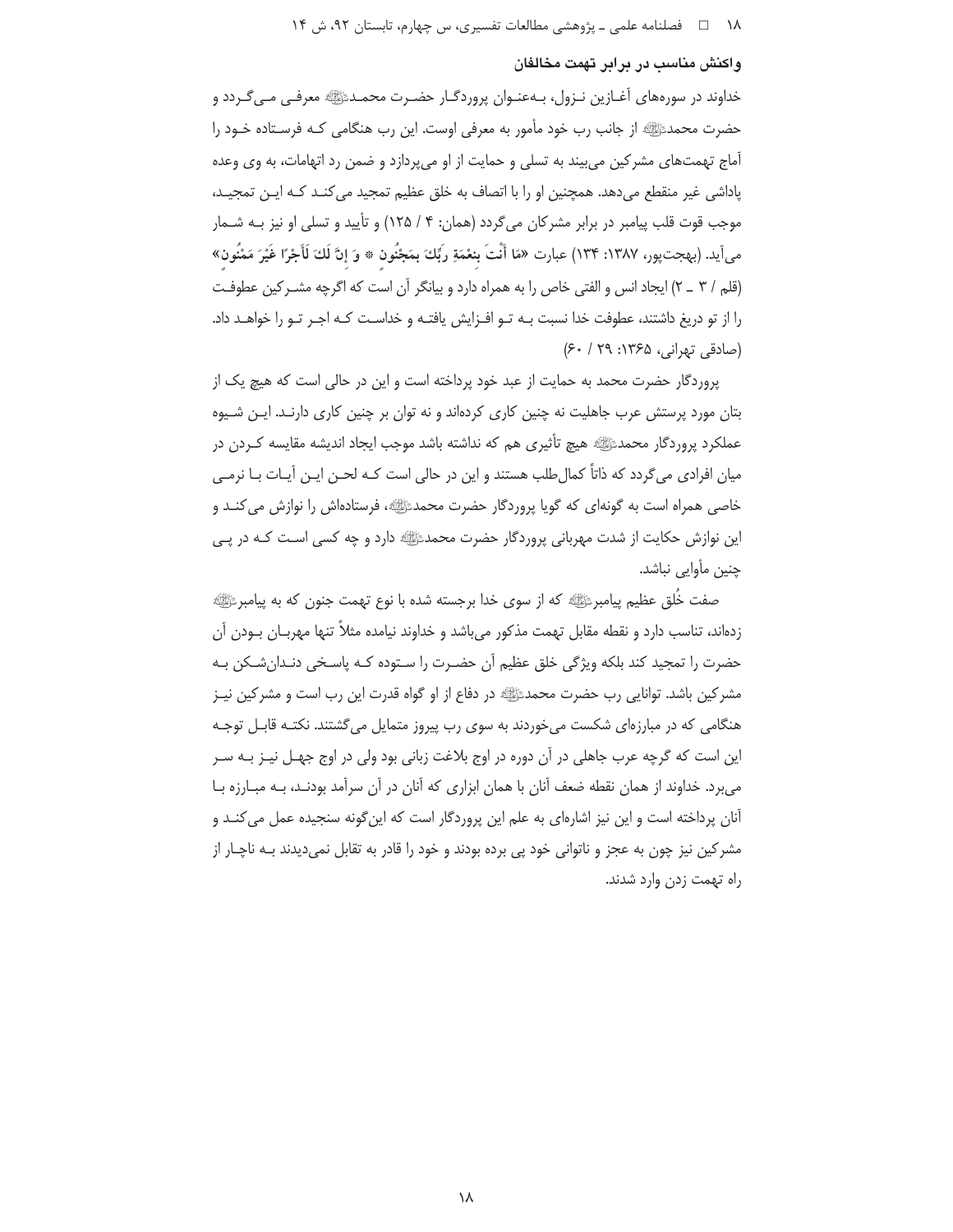### تلويح

در آيات «فَسَتَبْصِرُ وَ يُبْصِرُونَ \* بِأَيِّكُمُ الْمَفْتُونُ» (قلم / ۶ \_ ۵) آشكار شـدن مجنـون حقيقـي را بـه آینده واگذار کرده است و خود کلام در حال حاضر (زمان نزول آیه) وضوح در معلـوم شـدن مجنـون ندارد. تلویح کلام از آن روست که مشخص نیست در این دنیا و یا در آخرت حقیقـت مجنــون بــودن افراد مورد نظر آشکار خواهد شد و این موضوع به خود مخاطب واگذار شده است تا بیندیشــد و خـود بیابد که چه کسی به سوی جنون گام برمی دارد. (بستانی، ۱۳۸۲: ۵/ ۸۰ ـ ۷۹) و چه کسی است که به خاطر جنونش باید هم از خودش و هم از بینش و منش او دوری گزید.

## قاطعیت در موضـع و بیان

لحن كلام خداوند هنگام حكم كردن و دستور دادن، چه نهى و چه امر، خود با نوعى قاطعيت همـراه است و گاهی نیز با تکرار تأکید میشود. علاوه بر نهی موجود در این آیات بیان ویژگی ناپسندی کـه از مشرک یا مشرکین ذکر گردیده بر این قاطعیت نهفته در نهی می|فزاید؛ زیرا علت نهـی بـه شــمار میروند و خداوند با بیان علت این نهیها، استوار بودن حکم خود را نشان مـی‹هـد. دلیـل نهـی اول هدف مشرکین است که با هدف رسـالت منافـات دارد و دلیـل نهـی دوم نیـز توضـیح ویژگـیِهـای مشرکین است که بیان کننده این است که چنین افرادی نمـی تواننـد بـا اهـداف رسـالت و شـیوه آن سازگار باشند. نکته دیگر اینکه قاطعیت در سخن تسلط و قدرت پروردگار را ملموس می کند.

همان گونه که ذکر شد دستور به عدم اطاعت از مکذبان پیامبرﷺ بیانگر عدم سازش بـا عقیـده شرک است. یکی از راهکارهای مکذبین در مقابل وحی تقاضـای سـازش و مداهنــه بــود «وَدُّوا لَــوْ تَدْهِنُ فَيُدْهِنُونَ» (قلم / ٩) برخي از بزرگان مكه از پيامبرﷺ طلب كردند كه از آلهه آنان بــه نيكــي ياد كند و عقول آنها را سفيه نشمرد و در عبادتها و تقاليدشان با آنها مشاركت نمايد تـا آنهـا نيـز در پارهای از مواردی که به آن دعوت می کند با او همراهی کنند و به سخنانش گوش دهنـد و برخـی از آنها نیز قسم خورده بودند که در صورت سازش پیامبرﷺ ایمان خواهند آورد اما خداونـد دسـتور بـه عدم تصديق و عدم اطاعت از آنها را مي دهد. (دروزه، ۱۳۸۳: ۱ / ۳۶۸)

هدف آنها از پیشنهاد سازش این بود که پیامبرﷺ از بعضی مواضعش دست بکشد تا آنها نیز به صورت ظاهري به برخي از مباحثي كه پيامبرﷺ به أن دعوت مي كند، التزام نشان دهنـد تـا از ايـن طریق به مردم ثابت کنند که او در رسالتش راستین نیست و همچنین در مسئله توحید مؤمنان را بـه شک بیندازند بدون آنکه خود ذرمای آسیب ببینند؛ زیرا آنها قاعده فکری منظمی نداشته و براسـاس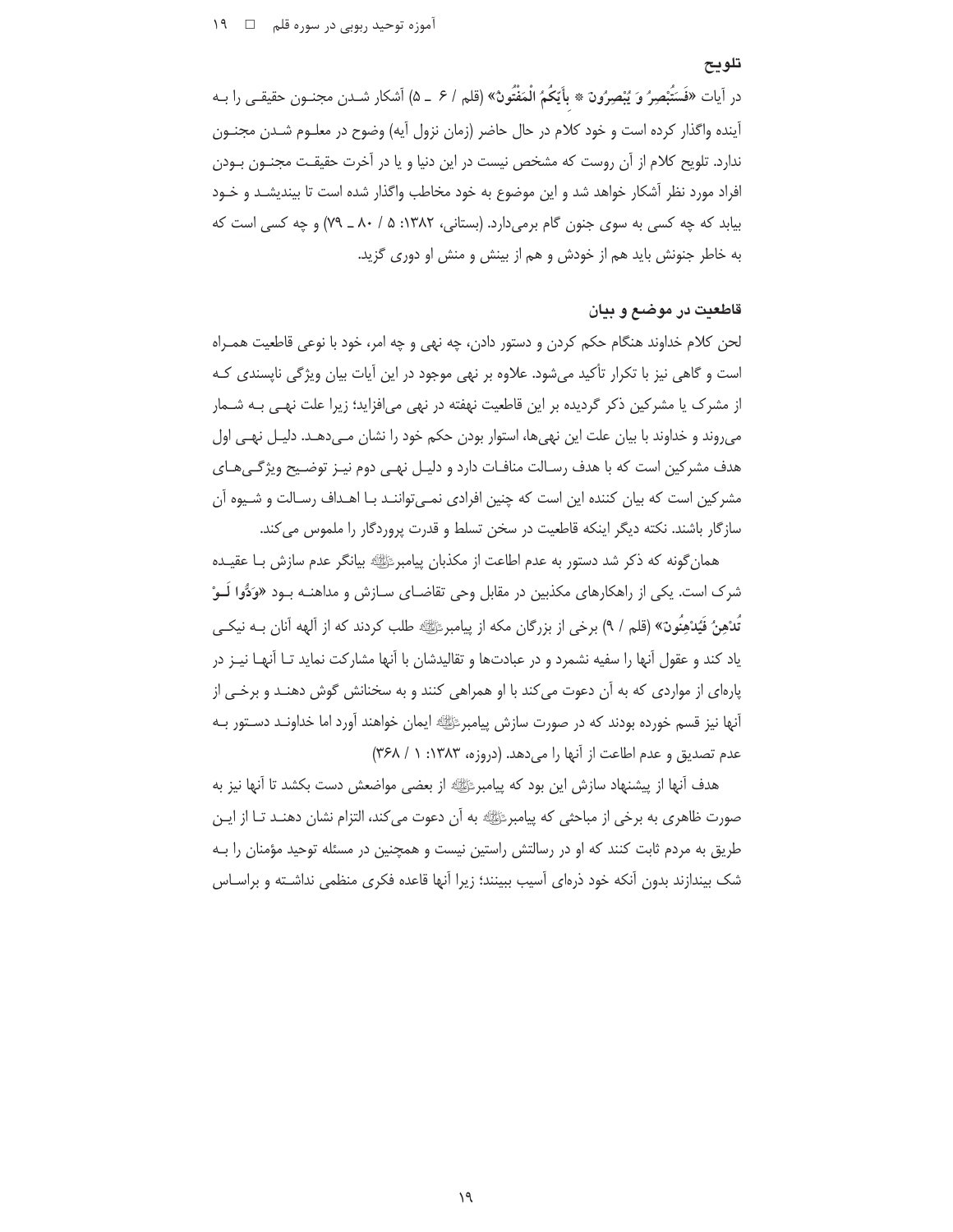### ۲۰ D فصلنامه علمی ـ پژوهشی مطالعات تفسیری، س چهارم، تابستان ۹۲، ش ۱۴

منافع و مصالح خود عمل می کردند. (فضل الله، ١۴١٩: ٢٣ / ۴۵) بنابراین عدم سازش و مداهنـه با کفار و مشرکین برای این بود که اولاً مخاطبین متوجه شوند که پذیرش ربوبیت پروردگـار و در کنـار آن اعتقاد به توحید ربوبی او هیچگاه با سازش با مخالفین ربوبیت پروردگار قابل جمـع نیسـت و ثانیـاً ۖ اینکه از واقع شدن در هلاکت جلوگیری شود. (همان)

## تغيير شبوه انتخاب الكوهاى اجتماعي

مجنون و مفتون خواندن پیامبر و او را گمراه دانستن به این دلیل بود که معتقد بودند پیـامبر بـا ایـن ادعای جدید از دین پدرانش و تقلید آنها خارج شده است. (دروزه، ۱۳۸۳: ۱ / ۳۶۸) جامعـه عــرب بــه عقاید و عرف و عادات پیشینیان تمسک لجوجانهای داشتند و این رسم که بدون اندیشـه و تأمـل در میراث اعتقادی گذشتگان کورکورانه از آنها تقلید و پیروی شود، سبب شده بود که در برابر هر جنبش اصلاح طلبانه که قصد ترک کردن دنیای کهن را داشت، کمر ستیز ببندند. به همین جهت قرآن ایـن شیوه تفکر را مورد حمله قرار داد. (فارسی، ۱۳۶۱: ۶۲)

نخستین کاری که عرب جاهلی در برابر هدایت الهی انجام داد تکذیب پیامبر و مفتون خواندن او بود اما خداوند میخواهد که این شیوه تفکر را ریشه کـن کـرده و راه خـرد را بـه سـوی تفکـر آزاد و منطقي بگشايد؛ ازاينررو دستور به عدم اطاعت از مكذبان پيامبرﷺ ميدهد؛ زيــرا كــه أنهــا افــرادي گمراه هستند. (طباطبایی، ۱۴۱۷: ۱۹ / ۳۷۰) سپس ویژگیهای زشت و ناپسند آنها را برمهیشـمرد و همین خصایص ناپسند آنها برای دلالت بر گمراهی آنها کفایت می کند و باز نیز بر عدم پیروی از آنها تأکید مے کند.

اینکه خداوند ویژگی های ناپسند مشرکین مکذب را بدون نام ذکر می کند به این خاطر است کـه هیچ یک از مشرکانی که به مقابله با پیامبر پرداخته بودند، خود را از این نکوهش مستثنا ندانســته تــا به تفکر در مورد خویشتن بیردازند که آیا آنها هم مورد این نکوهش واقع میشوند؟

از دلایل دیگری که می توان بهعنوان هدف خداوند برای برشمردن صفات نکوهیـده مشـرکین و دستور به عدم اطاعت از اًنها بیان کرد این است که خداوند میخواهد شیوه اخذ الگــو را تغییـر داده و به انسان بفهماند که باید براساس ملاک و نه تقلید، الگو انتخاب نمود و از او پیـروی کـرد. بنــابراین کسی که چنین ویژگی های ناپسندی دارد حتی اگر میراثدار گذشتگان و از موقعیت اجتماعی بـالایی هم برخوردار باشد، شایسته پیروی و الگو قرار گرفتن نیست؛ زیرا بین الگو قرار دادن و پیروی، رابطـه تنگاتنگی نهفته است، پس بیندیشید که از چه کسی پیروی می کنید.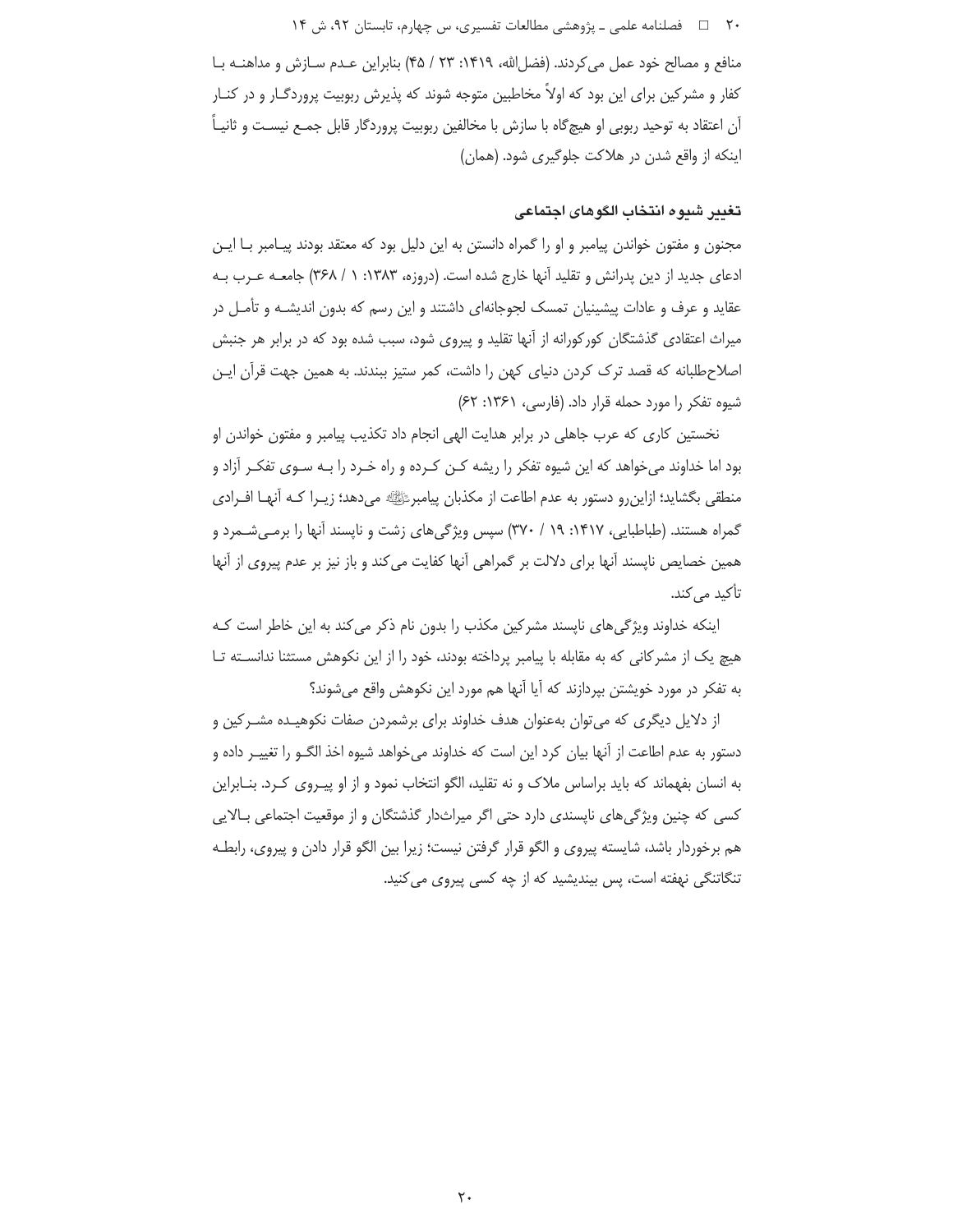### آموزه توحید ربوبی در سوره قلم □ ٢١

نکوهش اخلاق های ناپسند طبقه مرفه مکه که با پیامبرﷺ به مقابله پرداختـه بودنـد از گــامهــای اصلاح پندار و اخلاق مشرکین است و در سورههای بعد نیز تکرار خواهد شد. (دروزه، ۱۳۸۳: ۱ / ۳۶۹)

## بيان حقايق در قالب داستان

ایات مربوط به بهشتیان در قالب قصه برای نشان دادن عاقبت منحرفان ذکر شده است. (بستانی، ١٣٨٢: ۵ / ٨٣) هدف اين قصه نشان دادن عاقبت شرك ورزيدن، مقابلـه و سـتيز بـا فـرامين الهـي است، تا مشرکان و منحرفان پند و عبرت گیرند. افزون بر این ویژگیهای رب محمدﷺ نیز بهطـور ملموس به نمایش گذاشته شده است و بیش از همه ویژگیهایی آشکار است که بازگشت به قدرت و اراده پروردگار دارد. گویا این قصه در میان مردم عصر نزول معروف و شایع بوده است (سـید قطـب، ١۴١٢: ۶ / ٣۶۶۴) و مي تواند مخاطب را به تفكر و ترس از سرانجام كارش وادارد.

قصه بستان حکایت از آن دارد که کفار قریش خدا را به خوبی میشناختند و بـر قـدرت او واقـف بودند پس اگر آنها نیز همانند اصحاب باغ بخواهند راه تمرد از امر الهی را پیش گیرند، عذاب خواهند شد. (دروزه، ۱۳۸۳: ۱ / ۳۷۸)

از آنجا که تأثیرپذیری قصه بیشتر از کلام عادی است (همان: ۳۹۳) یکی از شیوههایی که قــرآن در بیان معارف از آن بهره برده است، داستان میباشد. داستانهای قرآن اساسیترین مسـائل جامعــه، هدایت و ضلالت، صداقت و کذب، شقاوت و سـعادت، تقـوی و فجـور، ایمـان و کفـر، و در مجمـوع مسائلی که مشتمل بر واقعیات است را بازگو می نماید. هدف قرآن فقط قصـهگـویی و نقـل حکایـت نیست بلکه در ضمن قصه اهداف بسیار عالی انسانی و تربیتی را جستجو می کند. داستان هایی که هر کدام حاوی نکتههای ادبی و اخلاقی فراوانی است و برای تربیت نوع انسان بسیار عـالی و مفیـد بـه نظر می<sub>ر</sub>سند.

تناسب بین قصه اصحاب باغ و جایگاه قریش بیانگر آن است که بر سر ثروت قریشـیان در صـورت ادامه و اصرار بر تمرد، همانی نازل شود که بر سر اصحاب باغ نازل شد. (جابری، ۲۰۰۸: ۱ / ۱۷۷)

#### تغيير در تعبير

پس از بشارت دادن به متقین در محاجه با معاندین، از متقین به مسلمین تعبیر شده است، ایــن تغییــر حاوی این ظرافت است که تقوا و ضابطهپذیری، انسان متقـی را بـه تسـلیم در برابـر برنامـه ربـوبی یروردگار سوق می دهد. (بهجت ور، ۱۳۸۷: ۱۶۷) این تغییر در تعبیـر نیـز خـود نـوعی دیگـر از بیـان فرجام کار و وظیفه افراد در برابر ربوبیت پروردگار است.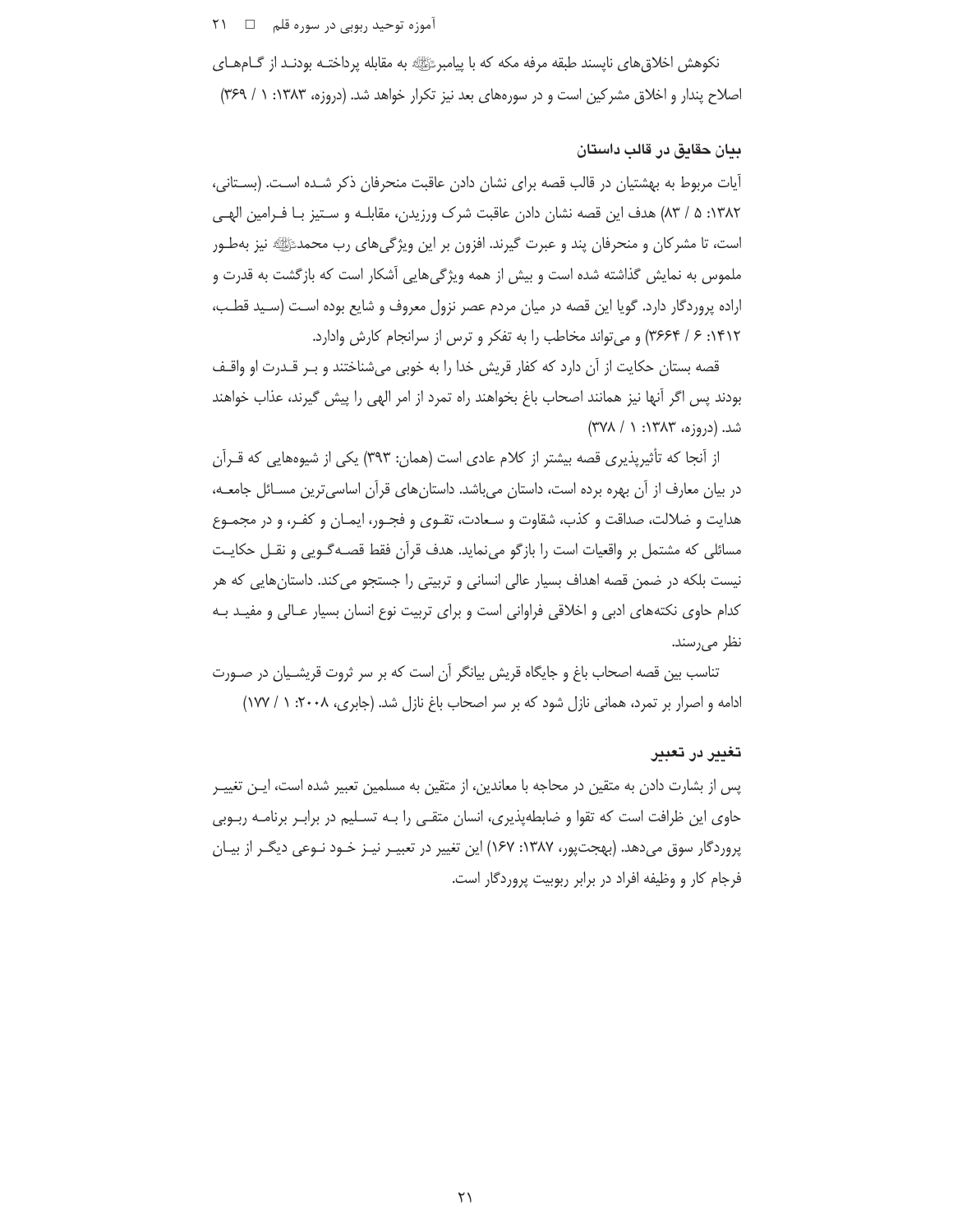### ۲۲ □ فصلنامه علمی ـ یژوهشی مطالعات تفسیری، س چهارم، تابستان ۹۲، ش ۱۴

از دیگر تعبیرهای به کار رفته در این بخش از آیات، واژه «الجنة» است. یکی از دلایل نامگذاری بهشت به جنت این است که عادت مردم در این دنیا لذتجویی در باغ و بستان است به همین جهت از اوصاف و تشبیهاتی استفاده شده که مألوف و مأنوس باشد. (دروزه، ۱۳۸۳: ۱/ ۳۸۲)

### جدال احسن

ادعای تساوی مطرح شده از سوی مکذبین، با بیانی جدل گونه بـین پیـامبرﷺ و کفـار بـه نمـایش گذاشته شده است. در این شیوه خداوند چنین با کفار برخورد می کند که اگر ادعای شما درست باشـد با کدامین برهان و حجت این سخن را می گویید. آنگاه با طرح سؤالاتی به صـورت اسـتفهام انکــاری ناتوانی خصم بر پاسخ گویی به آنها را اثبات می کند و حجت را بر کفار تمام و حقانیت کـلام وحـی را آشکار می کند. (همو، بی تا: ۱ / ۱۶۶)

برای رد ادعای پکسان بودن مسلم و مجرم در نزد مشرکین، خداوند تمام احتمالات ممکـن را در نظـر گرفته و از آنها می خواهد تا براهین خود را مبنی بر تساوی فرجام مسلم و فاجر اقامه کنند. درخواسـت اقامـه برهان در برابر بدیهی بودن عدم تساوی این دو گروه، از راهکارهـای مهـم در تربیـت اسـت. (بهجـتپـور، ١٣٨٧: ١۶٧) در اين أيات هم به بديهيات ارجاع داده شده و هم احتمالات ممكن بررسي شده است.

در این محاجه یکی از احتمالات مطرح شده، وجود شریکانی در برابر خداونـد اسـت: «أَمْ لَهُــمْ شُــرَكَاءُ فَلْيَأْتُوا بِشُرِ كَائِهِمْ إِنْ كَانُوا صَادِقِينَ». خداوند در اين آيه قدرت و توانايي بـتهـا (شـر كاء در ربوبيـت) را بـا استفهام انکاری زیر سؤال برده است؛ زیرا خود مشرکان بر زبونی بتهایشان در برابر خداونـد آگـاهی دارند، بنابراین آیه فوق رد این عقیده مشرکین است که شرکاء را معبود دانسته و آنها را در ربوبیت بـا خدا شریک دانسته و آنها را در قیامت شافع خود میدانسـتند. (طباطبـایی، ۱۴۱۷: ۱۹ / ۳۸۴) و ایـن اولین باری است که شرکاء مستقیماً تحقیر و رد شدهاند. با رد شرکاء که قـادر بـه شـفاعت مشـرکین نبوده تا آنها نیز همپایه مسلمین باشند، خداوند متذکر میشود کـه هـیچ شـریکی نـدارد و تنهـا راه سعادت در آخرت سجود و خضوع برای خدا در دنیا به سـبب وحـدانیتش در ربوبیـت اسـت. (همـان، ۳۸۵) سپس احتمالات دیگری را پی در پی مطرح می کند تا هر نوع پنداری نادرستی را بزداید.

#### مقايسه

روش تربیتی قرآن مقایسه بین دو گروه و دو قطب مثبت و منفی در برابر یک حقیقت اسـت کـه آن حقیقت در اینجا ربوبیت پروردگار است، (همان) بنابراین در این سوره همان گونه که فرجام مکذبان را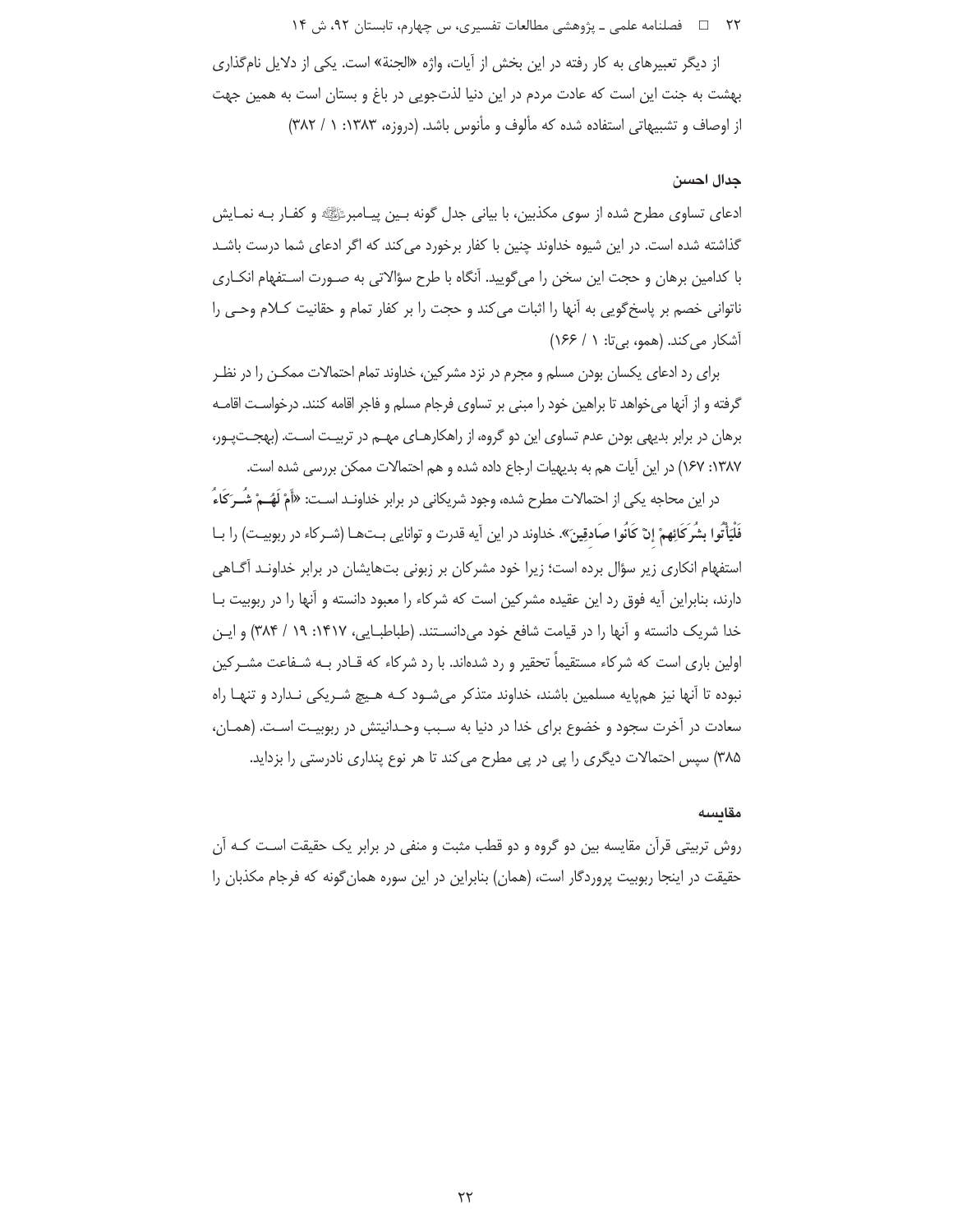### آموزه توحید ربوبی در سوره قلم □ ∏ ۲۳

بیان کرد عاقبت نیک پرهیزکاران را نیز مورد اشاره قرار داده است و شاید سر اینکه ابتدا فرجام ناگوار مخالفان را بیان می کند این است که آدمی به پیروی هوای نفس به علت آسانی و لذت آنی بیشتر به مخالفت تمايل دارد.

بیان عاقبت این دو گروه افزون بر اینکه انذار و تبشیر است سبب آگاهی مخاطب از فرجام دو گونــه تصمیمی است که میتواند در برابر حقیقت ربوبیت پروردگار اتخاذ کند. تفـاوت سرنوشـت اخـروی بـین مکذبین و متقین بیانگر تفاوت در شیوههای اتخاذ شده در این دنیاست. به همین جهت مخاطب را مـورد ترديد قرار مىدهد كه كدام درست است، ازاين,و بلافاصله مىفرمايد: «أَ فَنَجْعَلُ الْمُسْلِمِينَ كَالْمُجْرمِينَ» (قلم / ٣۵) و در ادامه با بیان استفهام انکاری، حجت نداشتن مکذبین مجرم و نادرست بودن مسیر آنان را آشکار میسازد. بنابراین مسیر انتخاب را برای طالبان حق هموار میکند و بر مخاطبان نیز اتمـام حجــت میکند تا نگویند ما از روی ندانستن فرجام کار، به خطا رفتیم و به خاطر ندانستن عاقبت کـار معـذوریم. حداقل اثرى كه اين امر مىتواند داشته باشد به تفكر واداشتن مخاطب است.

همچنین در این آیات به دو سنت استدراج و املا اشاره شده است. ایـن دو سـنت کـه از قـوانین برنامه تربیتی ربوبیت پروردگار است برای افراد طاغی که از پذیرش ربوبیت پروردگار سر باز میزننـد به کار میرود. این افراد خود را با مسلمین یکسان میپنداشتند اما بــا توجــه بــه شــرح حــال أنهــا در قیامت، که قادر به سجده در مقابل پروردگار خود نیستند و این عدم توانایی أنها بر سجده به اسـتقرار ملکه استکبار در وجود برمیگردد (طباطبایی، همان) و همچنین سجده دیگران در برابر خـدا، بطــلان این پندار را آشکار میسازد و عدم تساوی عاقبت این دو گروه، نیز ناشی از سنتهای خداوند است.

سنت استدراج به معنای دادن نعمتهای پی در پی به متنعم است، تا او به این نعمتهـا مشــغول شده و از شکر خدا کوتاهی کند و بر نسیانش افزوده شود و از ذکر خدا دور شـده و درجـه بـه درجـه ایین آید، تا به ورطه هلاکت نزدیک شود. قید «مِنْ حَیْثُ لا یَعْلَمُونَ» (قلم / ۴۴) برای آن است که <u>ب</u> این هلاکت از راه نعمت فراهم میشود، که کفار آن را خیر و سعادت میپندارند، نــه شــر و شــقاوت. (طباطبایی، همان: ۳۸۶) از امام صادقﷺ روایت شده: «هنگامی که بندهای گناه می کند نعمت برای او تجدید میشود تا استغفار را رها کند و این اسـتدراج اسـت.» (حـویزی، ۱۴۱۵: ۵ / ۳۷۹؛ طبرسـی،  $(\Delta \setminus$  /  $\setminus$  :  $\setminus$  TVT

براساس سنت املا به کفار مهلت داده میشود تا در نعمت خـدا بـا گنـاه بغلتنـد، و هـر گونــه کــه خواستند به گناه روی أورند. نكته قابل توجه اين است كه «سنستدرجهم» با صيغه متكلم معالغيـر أمـده ا بر عظمت خدا دلالت كند و بيانگر أن است كه براى هر نعمتى فرشتهاى موكل است اما «املـى» بــه .<br>ت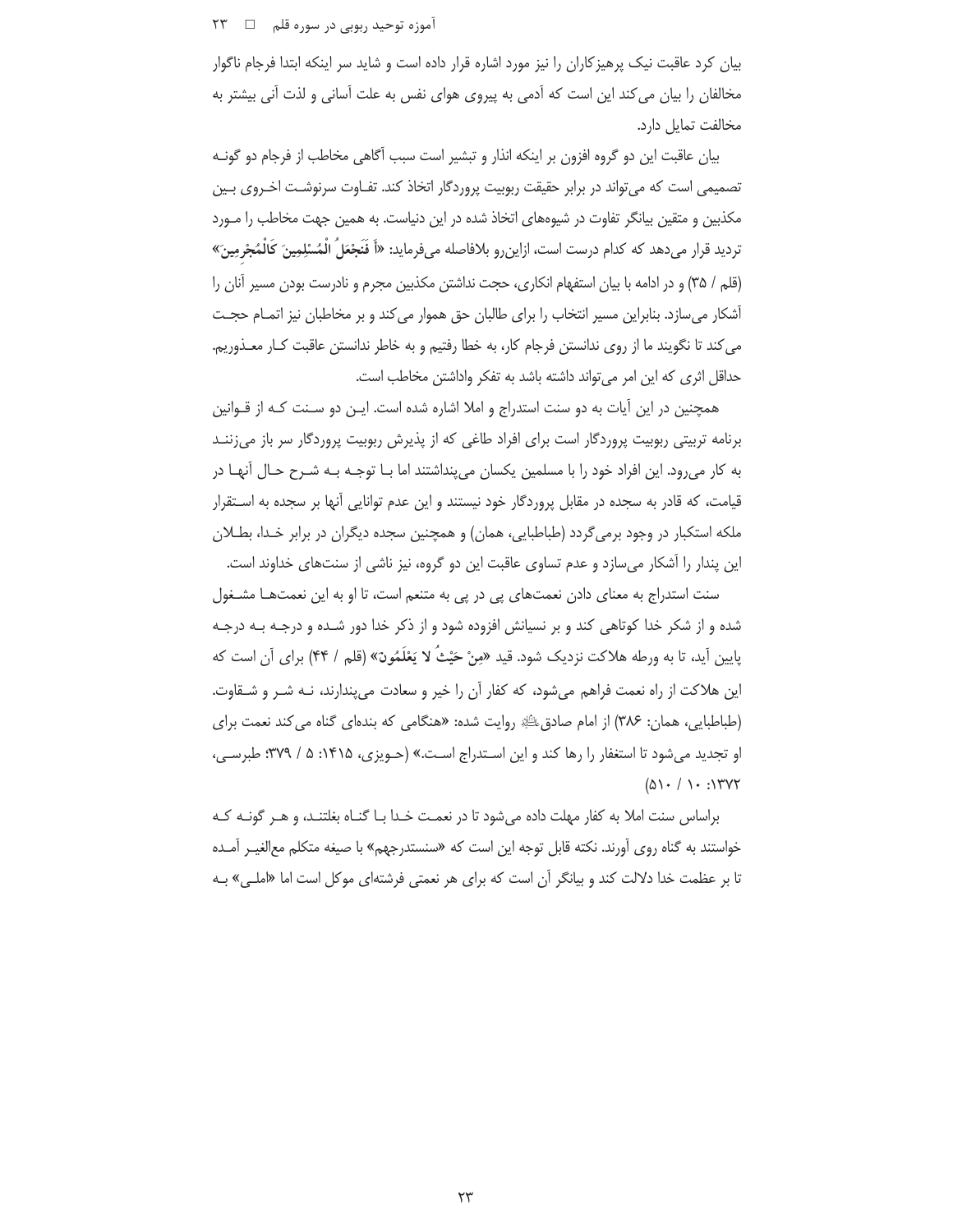۲۴ □ فصلنامه علمی ـ یژوهشی مطالعات تفسیری، س چهارم، تابستان ۹۲، ش ۱۴

صورت متكلم وحده آمده است؛ زيرا كه اجل فقط به خدا نسبت داده مي شود. (طباطبايي، همان) وظيفه پيامبرﷺ در مقابل اين برنامه پروردگار صبر و استقامت در طريق ابلاغ احكــام پروردگــار (مکارم شیرازی، ۱۳۷۴: ۲۴ / ۴۲۰) و واگذار کردن تکذیب گر به خداست.

## تصويرسازى

در بخش پایانی سوره صحنه قیامت به تصویر کشیده می شود و با زبان کنایه سختی و شدت وحشت و هول این روز بیان می گردد. سپس حالت مکذبین وحی چنین ترسیم می شود که همگان به سـجده دعوت میشوند و مکذبین قادر به سجده نیستند. سپس ذلت و خواری أنها چنین توصیف میشود که دیدگانشان به زیر افتاده و خواری آنان را فرا می گیرد.

این تصویرسازی به گونهای است که شنونده احساس می کند خود در آنجا حضور دارد و تماشـاگر صحنه است.

همچنین در آیات پایانی سوره، حالت کافرین را هنگام شنیدن قرآن ترسیم می کند که با بغـض و عداوت به پیامبر مینگریستند. (طباطبایی، همان: ٣٨٨) این امر بیانگر شدت حسادت آنها نسبت بـه پیامبرﷺ و شگفت;دگی و تعجب آنهاست. (دروزه، بیiا: ۱ / ۱۶۸) که آنهـا را وادار کـرده اسـت تـا پیامبرﷺ را دیوانه بخوانند. این ترسیم از وضعیت کفار، ضعف آنها را آشکار می کند.

تصویر و نمایش ابزار ارزشمندی در اسـلوب قـرأن کـریم اسـت کـه از آن، بـا عنـوان «صـورت احساسی \_ خیالی از معنای ذهنی» تعبیر میشود، بدین گونه که از حالت روانبی، حادثـه محسـوس و نمونههای انسانی، سیمایی ترسیم می کند؛ سپس این سیماها رشد و ترقی کرده و به همه آنها زندگی و حرکت و شکل داده میشود. با چیره شدن عناصر تخیل بر همه ایـن تصـویرها، سـرانجام صـحنه آنقدر نزدیک می گردد که شنونده یا خواننده ناگهان خود را با شتاب به مرکز حوادث منتقل مـی کنـد به گونهای که گویا خود در حادثه حاضر است. درحالی که آنچه این حوادث و حالات روانبی و معنـای ذهنی را بیان می کند فقط یک گروه از الفاظ جامد هستند.

تصویر و نمایش هنری، برای نمایان ساختن هر هدفی در قرآن چه مجرد و چه معنوی و چـه در مقام احتجاج و …، به واقعیت محسوس اعتماد کرده و به خیال پروری پرداخته است. این تصویر همراه با رنگ، حرکت، سازندگی، قـانون وصـف، تـلاش در گفتـار، نـوای زنـگ کـاروان کلمـات، سـوزش نغمههای عبارات و موسیقی آیات در نمایش سیمایی از سیماهای گوناگون شرکت می کند به گونهای که چشم و گوش و حس و خیال، همه را در بر می گیرد. (سید قطب، ۱۴۱۵: ۳۶)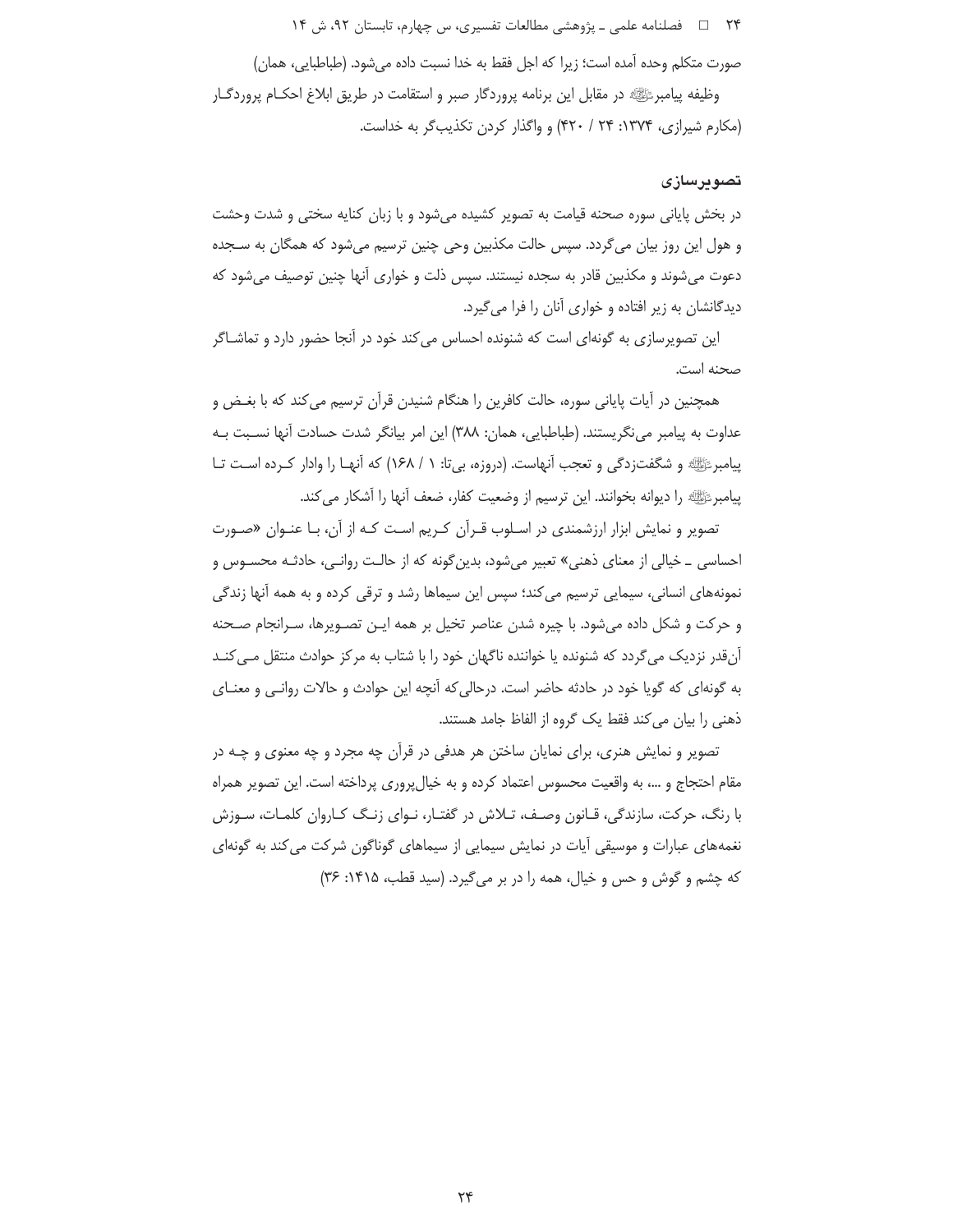## دعوت به صبر با بیان عبرت از سرگذشتها

در آیات پایانی با ذکر داستان حضرت یونس ﷺ، دعوت به صبر و رها کردن مکذبین و واگذار کـردن آنها به پروردگار شده است و همچنین مورد تهمت جنـون واقـع شـدن پیـامبرﷺ نیـز دوبـاره ذکـر گردیده است. مشکلات فراروی ایجاد تغییر به سوی تعالی بسیار است، مورد اتهیام قبرار دادن طرف مقابل و ایجاد دل مشغولی برای او از شگردهای دشمنان مصلحان است تا موجبات کنـدی کـار و در نهایت شرایط شکست را فراهم کنند. بهترین سلاحی که در این مواقع کارساز است و بافتههای آنهـا را نقش بر آب می کند، صبر و سپردن این اتهامات به گذر زمان است. (بهجتپور، ۱۳۸۷: ۱۳۷)

تأکید بر صبر در این سوره به این جهت است کـه در دعـوت بـه ربوبیـت پروردگـار و همچنـین نهادینه کردن آن در دل دیگران، اولین سلاح و مهمترین ابزار صبر است؛ زیرا آموزههایی که بویی از ربوبیت پروردگار ندارند در طی سال ها و بلکه قرن ها در وجود انسان جاهلی نهادینه شده است و پاک کردن آنها و پذیرش ربوبیت پروردگار نیازمند به گذر زمـان اسـت. از سـوی دیگـر اتمـام حجـت بـر مخالفین نیز با گذر زمان صورت می گیرد.

بيان داستان صاحب ماهي، نوعي تذكر به پيامبرﷺ است كه از او عبرت گرفته و تعجيل نداشته باشد و مشركين نيز تهديد خداوند را كه فرمود: «فَذَرْني وَ مَنْ يُكَذِّبُ بهَٰذَا الْحَدِيثِ سَنَسْتَدْرجُهُمْ مِنْ حَيْثُ لا يَعْلَمُونَ ۞ وَ أُمْلِي لَهُمْ إنَّ كَيْدِي مَتِينٌ» (قلم / ۴۵ \_ ۴۴) را جدى بگيرند وگرنه همـان گونـه که عذاب برای قوم یونس<sup> اِلتَّا</sup>َهِ مهیا شد برای آنها نیز مهیا م*ی گ*ردد.

لحن موجود در اين تهديد با لحن موجود در آيات «فَسَتُبْصِـرُ وَ يُبْصِـرُونَ ۞ بِـأَيْكُـمُ الْمَفْتَــونُ» (قلم / ۶ \_ ۵) تقريباً شبيه بوده و حكايت از جنگ خدا با مكذبين دارد (سـيد قطـب، ١۴١٢: ۶/ ٣۶۶٨)؛ زیرا «فَذَرْنی وَ مَنْ يُكَذِّبُ بِهَٰذَا الْحَديثِ» كنايه از اين است كه خدا تنها برای عذاب آنان كافی است و این کلام هم تسلیت برای پیامبرﷺ و هم تهدیدی برای کفار است. (طباطبـایی، ۱۴۱۷: ۱۹ / ۶۴۴) با این تفاوت که در آیات پایانی حضرت رسولﷺ و همچنین سایر مخاطبین از مسلمین و مجرمین را از طرح و نقشهاش جهت مبارزه با مشركين مكذب آگاه می سازد كه همان استدراج و املاء است.

این شیوه بیان حداقل موجب ایجاد ترس در دل کسانی میشود که به صورت کورکورانه و بدون عناد مسیر مشرکین مکذب را می پیمایند و ممکن است آنها را به پذیرش ربوبیت الهی هدایت نماید.

حکم به صبر کردن هم در آغاز سوره وجود داشت و هم در پایان سوره ذکر شده است که در این تأکید یافشاری بر مواضع ربوبیت پروردگار و کوتاه نیامدن در امر رسالت و عدم سازش در برابر جریان مخالف دعوت نهفته است. (بهجت یور، ۱۳۸۷: ۱۸۱)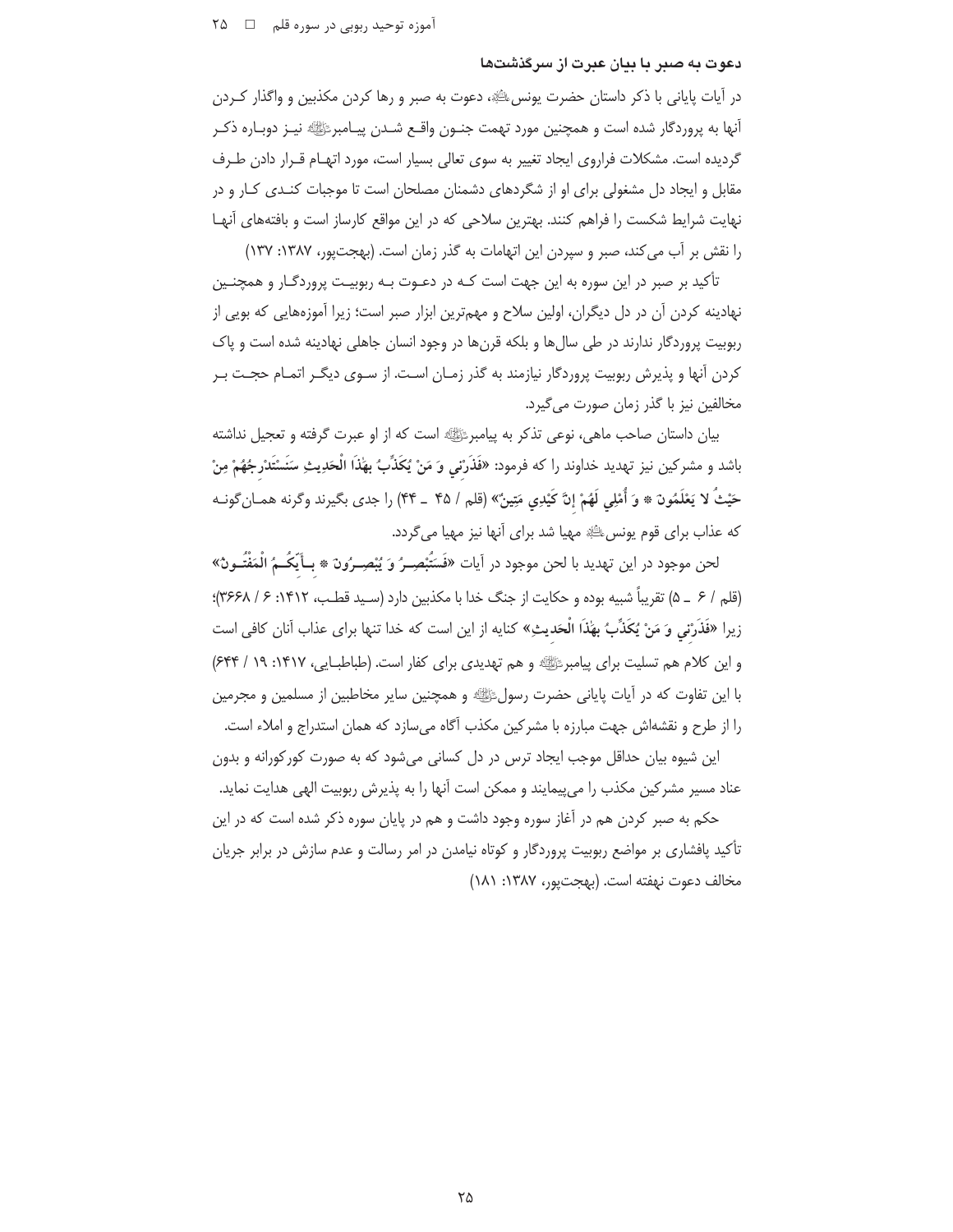## نتيجه

- ١. بیشتر ویژگیهایی از ربوبیت خداوند که در سوره قلم بیان شده، پیرامون ویژگیهای اساسی مالکیت و علـم پروردگـار اسـت. بـه ايـن بيـان كـه ويژگـي هـايي چـون: آزمـايش كـردن، حكـم كـردن، بشارتدهندگی، پاداشدهنده بودن، عذابکننده بودن، جبران کننـده بـدی بـا خـوبی و مـنعم بـودن ویژگیهایی هستند که لازمه آنها مالکیت پروردگار است و خصوصیتهـای آگـاهی از انگیـزههـای درونی، آگاه بودن بر احوال آفریدگان، منزه بودن و برگزیدن نیز دلالت بر علم پروردگار دارد. ٢. تنزيه خداوند از گامهايي است كه براي اثبات و تبيين وحدانيت خدا در اين سوره برداشته شده است.
- ۳. ایجاد آگاهی و شناخت و واکنش مناسب در برابر تهمت مخالفان، شیوههایی هسـتند کـه در تمـام سوره جريان دارد.
- ۴. تغییر شیوه انتخاب الگوی اجتماعی با نکوهش مشرک مکذب شیوهای است که به محیط جـاهلی مربوط میشود اما قاعده کلی که بر آن حاکم است آشکار ساختن نادرستیهای الگوهـای مطـرح در جامعه است تا افراد در یی انتخاب الگوی بهتر باشند.

۵. سایر شیوههای بیان معارف فرازمانی و فرامکانی بوده و میتواند در تمام دورهها مورد استفاده قرار گیرد.

## نمودارها

۱. نمودار شاخصههای توحید ربوبی در سوره قلم

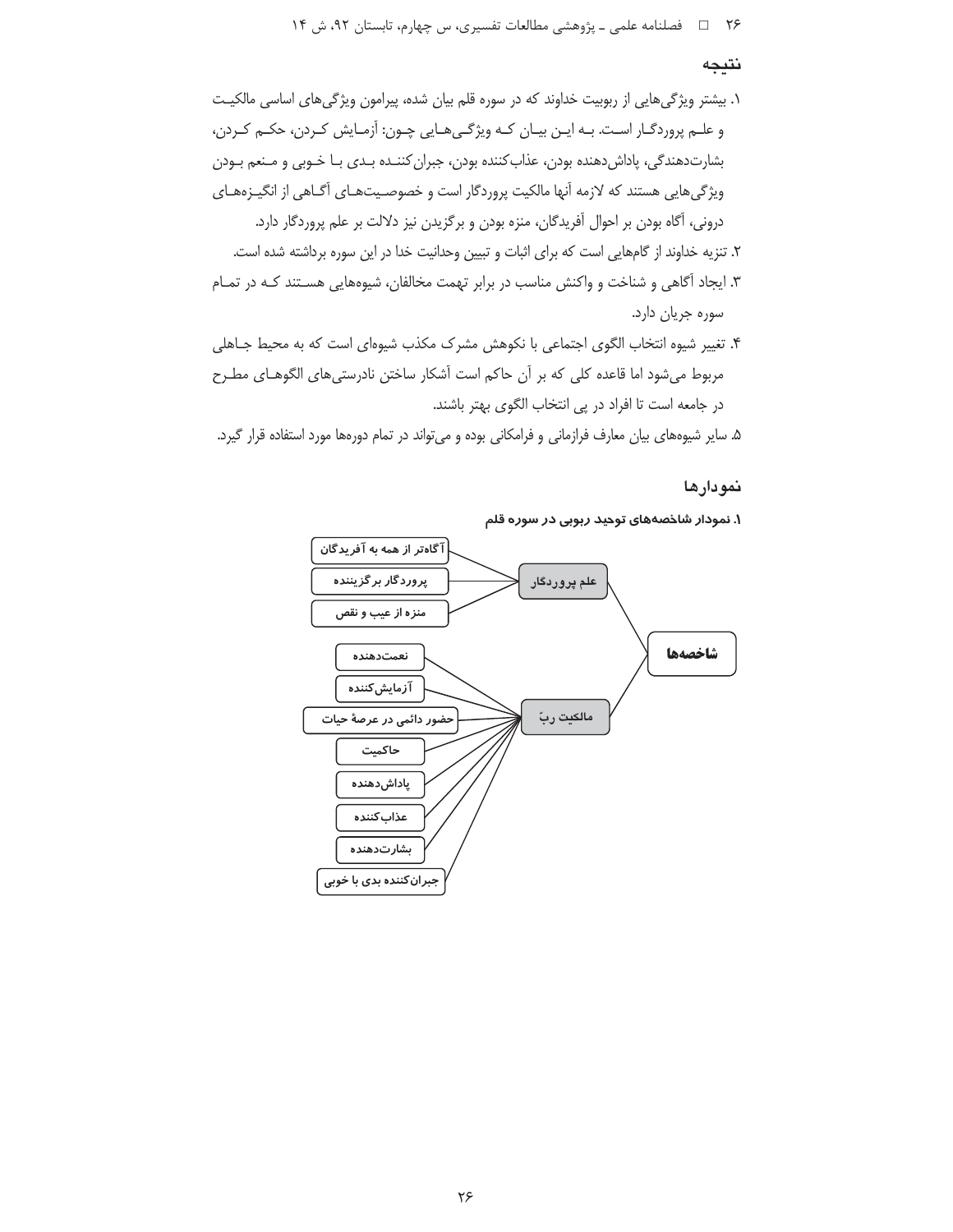۲. نمودار شیوههای بیان معارف در سوره قلم



منابع و مآخذ

الف) كتابها

- قرآن كريم.
- ـ ابن|ثیر جزری، مبارک بن محمد، ١٣٦٤، *النهایه فی غریب الحدیث و الاثر*، قم، اسماعیلیان.
	- بحراني، سيد هاشم، ١٤١٦ ق، *البرهان في تفسير القرآن*، تهران، بنياد بعثت.
	- ـ بستاني، محمود، ١٣٨٢، *التفسير البنائي للقرآن الكريم*، مشهد، مجمع البحوث الاسلامية.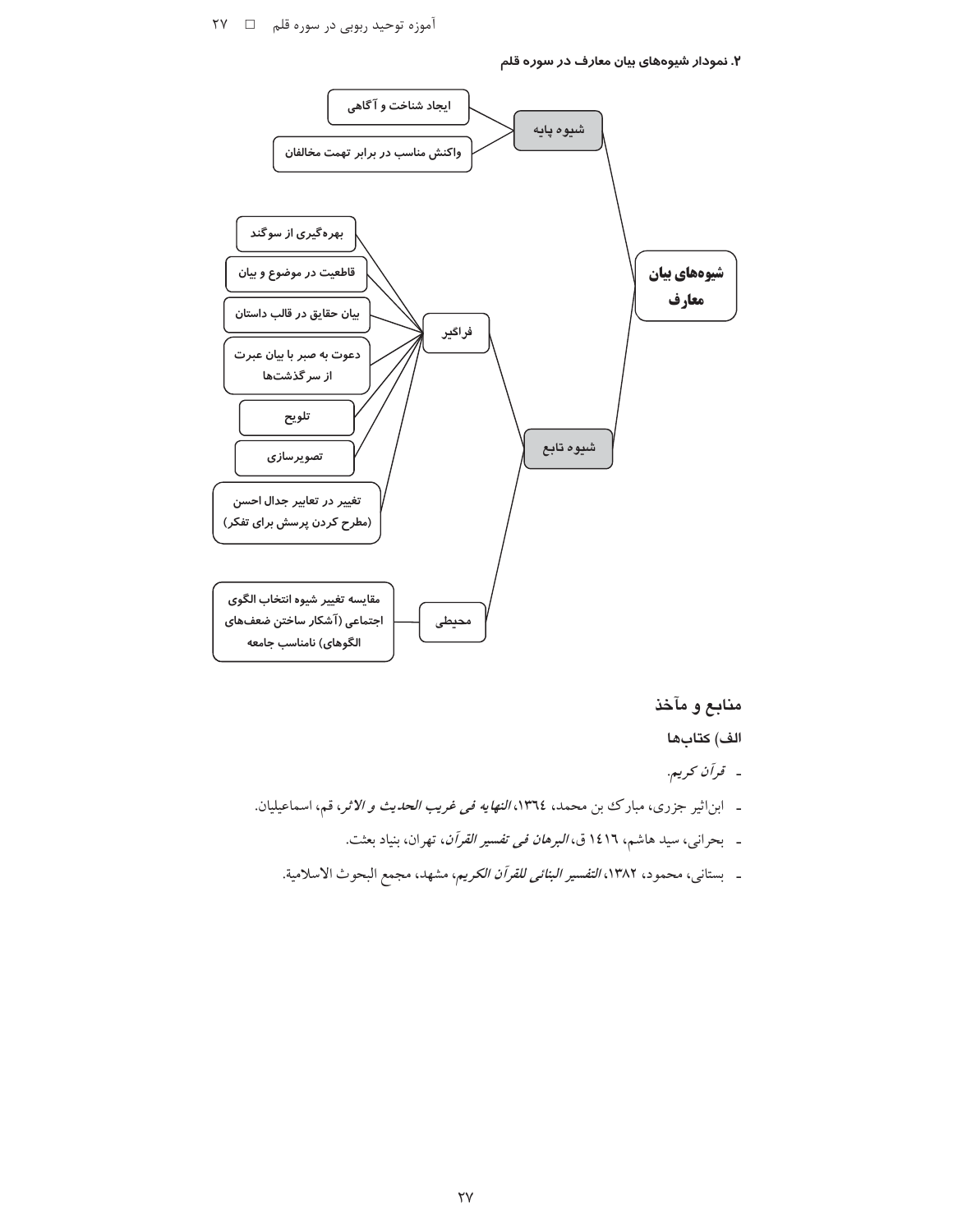- ۲۸ = 1 فصلنامه علمی ـ پژوهشی مطالعات تفسیری، س چهارم، تابستان ۹۲، ش ۱۴ ـ بنت الشاطئ، عائشه عبد الرحمن، ١٣٧٦، *اعجاز بياني قرآن*، حسين صابري، تهران، انتشارات علمـي و فرهنگی. ـ بهجتپور، عبدالكريم، ١٣٨٧، مم*گام با وحي*، قم، سبط النبيﷺ، چ دوم. ـ الجابري، محمد عابد، ٢٠٠٨ م، *فهم القرآن الحكيم*، بيروت، مركز دراسات الوحدة العربية. ـ حويزي، عبد علي بن جمعه عروسـي، ١٤١٥ ق، ت*فســير نــور الثقلــين*، ترجمـه سـيد هاشـم رسـولي محلاتي، قم، اسماعيليان، چ چهارم. ـ خامه گر ، محمد، ۱۳۸٦، *ساختار هندسی سورههای قرآن*، تهران، سازمان تبلیغات اسلامی، چ دوم. ـ دروزة، محمد عزة، ١٩٦٤ م، *عصر النبي*ﷺ، بيروت، دار اليقظة العربية، چ دوم. \_\_\_\_\_\_\_\_\_\_\_\_\_ ١٣٨٣ ق، *التفسير الحديث*، قاهره، دار إحياء الكتب العربية. \_ رازي، فخرالدين محمد بن عمر، ١٤٢٠ ق، *مفاتيح الغيب*، بيروت، دار احياء التراث العربي، ج سوم. ـ راغب اصفهاني، حسين بن محمد، ١٤١٢ ق، *المفردات في غريب القـرآن*، تحقيـق صـفوان عـدنان داودي، دمشق وبيروت، الدار الشاميه و دار العلم. \_ سيد قطب، ١٤١٢ ق، *في ظلال القرآن*، بيروت، دار الشروق. \_\_\_\_\_ ، ١٤١٥ ق، *التصوير الفني في القرآن*، بيروت، دار الشروق. ـ سيوطي، جلالالدين، ١٣٨٠، *الاتقان في علوم القرآن*، تهران، امير كبير، چ سوم. ـ صادقی تهرانی، محمد، ١٣٦٥، *الفرقان فی تفسیر القرآن بالقرآن و السنة*، قم، فرهنگ اسلامی، چ دوم. ـ طباطبايي، سيد محمدحسين، ١٤١٧ ق، *الميزان في تفسير القرآن*، قم، دفتر انتشارات اسلامي، چ پنجم. انتشارات اسلامي. - طبرسي، فضل بن حسن، ١٣٦٠، مجم*ع البيان لعلوم القرآن*، تهران، فراهاني. ـ طبري، محمد بن جرير، ١٣٧٥، ت*اريخ طبري*، ترجمه ابو القاسم پاينده، تهران، چ پنجم.
	- ـ فارسی، جلالاالدین، ۱۳٦۱، *انقلاب تکاملی اسلام*، تهران، انتشارات علمی و فرهنگی.